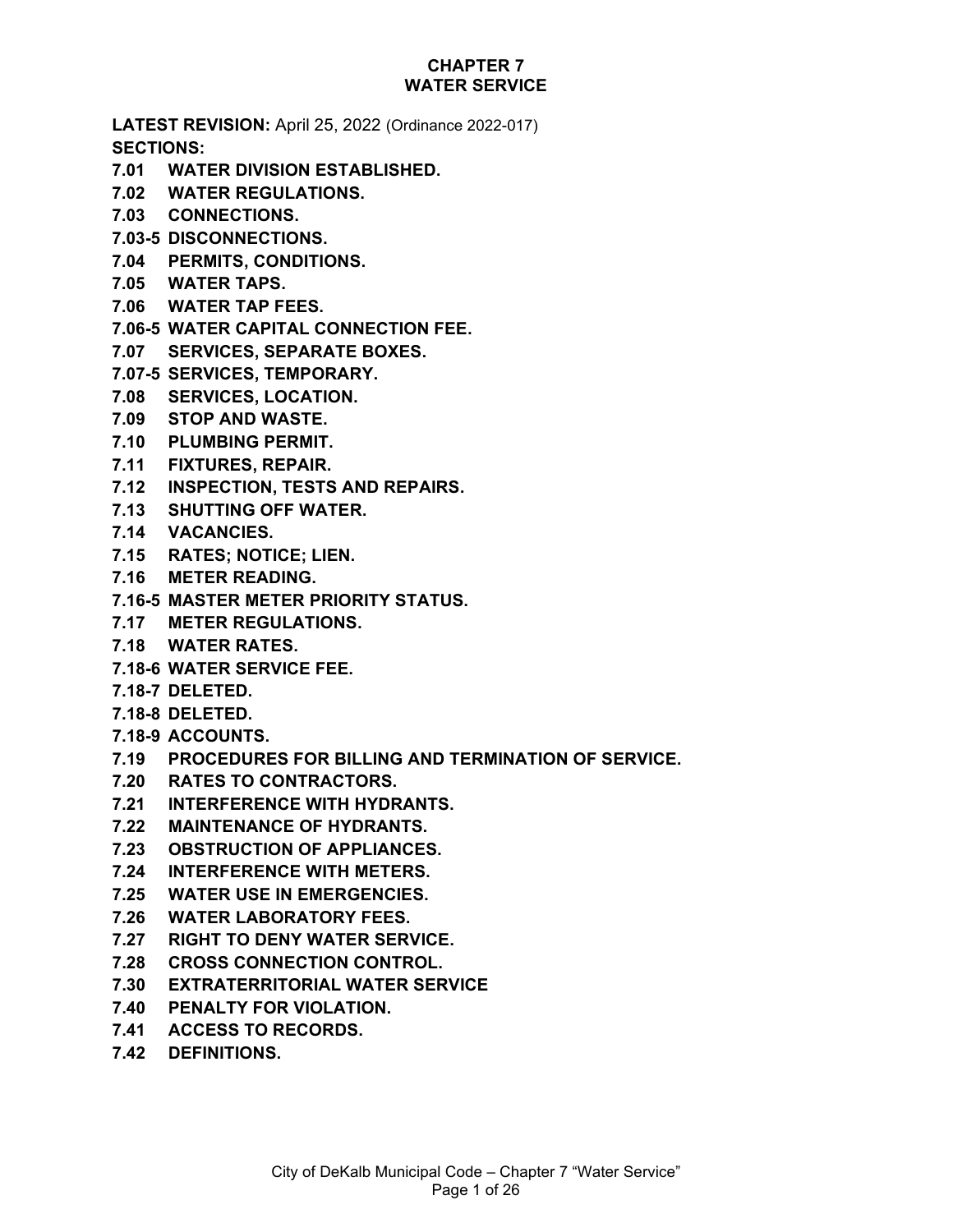### **7.01 WATER DIVISION ESTABLISHED.**

- a) There is hereby established a Water Division of the Department of Public Works of the City of DeKalb, which shall be under the general supervision of the City Manager or his designee.
- b) The management and supervision of the Water Division and the water works of the City and of any and all property pertaining thereto, shall be under the direction and control of the Director of Public Works.
- c) The term Superintendent used throughout shall mean and be one and the same as the Director of Public Works.
- d) The term Director shall be the Director of Public Works or his designee.

# **7.02 WATER REGULATIONS.**

Every consumer of water furnished by the City shall be governed by and subject to the rules and regulations of this Chapter.

# **7.03 CONNECTIONS.**

No person shall tap or make any connection with the distributing pipes of the water works of the City, unless duly authorized by the Director of Public Works.

### **7.03-5 DISCONNECTIONS.**

- a) It shall be the duty and responsibility of the customer (owner of property served by the City water) to disconnect said water service at the City's water main whenever said water service is abandoned or the building(s) upon the customer's real estate is or are destroyed or demolished, provided the customer's property is within the corporate limits of the City of DeKalb and except as provided herein. If the customer's property is unincorporated but is contiguous to the City of DeKalb's corporate limits, water service shall only be continued and provided upon the annexation of such property to the City of DeKalb. If the customer's property, at the time of disconnection, is unincorporated and is not adjacent and contiguous to the City of DeKalb's corporate limits, water service may only be continued to the customer's property upon the owner's submission of an irrevocable unconditional petition to annex the customer's property. The annexation of the property would occur at such time the property becomes contiguous to the City of DeKalb's corporate limits.
- b) Upon posting cash, a certified check or cashier's check payable to the City in the amount as determined by the Department of Public Works sufficient to pay for the disconnection provided above (but in no case less than \$1,000.00), a customer shall be permitted ninety (90) days from the date of demolition or destruction of a building or buildings as above provided in which to obtain a building permit pursuant to Chapter 24 of the Municipal Code and use the existing service as the water service for the proposed building(s). The condition imposed upon the customer in posting said sum above provided shall be that if he obtains a permit within the ninety (90) days provided and commences construction within the time provided for in the permit, the sum shall be returned. Otherwise, it shall be applied by the City to the actual cost of disconnecting the service with any balance being returned to the customer.
- c) Permit Required: No customer or any other person shall remove an existing tap or make any disconnection of an existing water service pipe from the waterworks system of the City of DeKalb unless a written permit is first obtained from the Department of Public Works. The Department of Public Works shall refuse to issue such a permit unless the applicant therefor evidences in writing compliance with this Chapter 7.03-5. Any and all labor and materials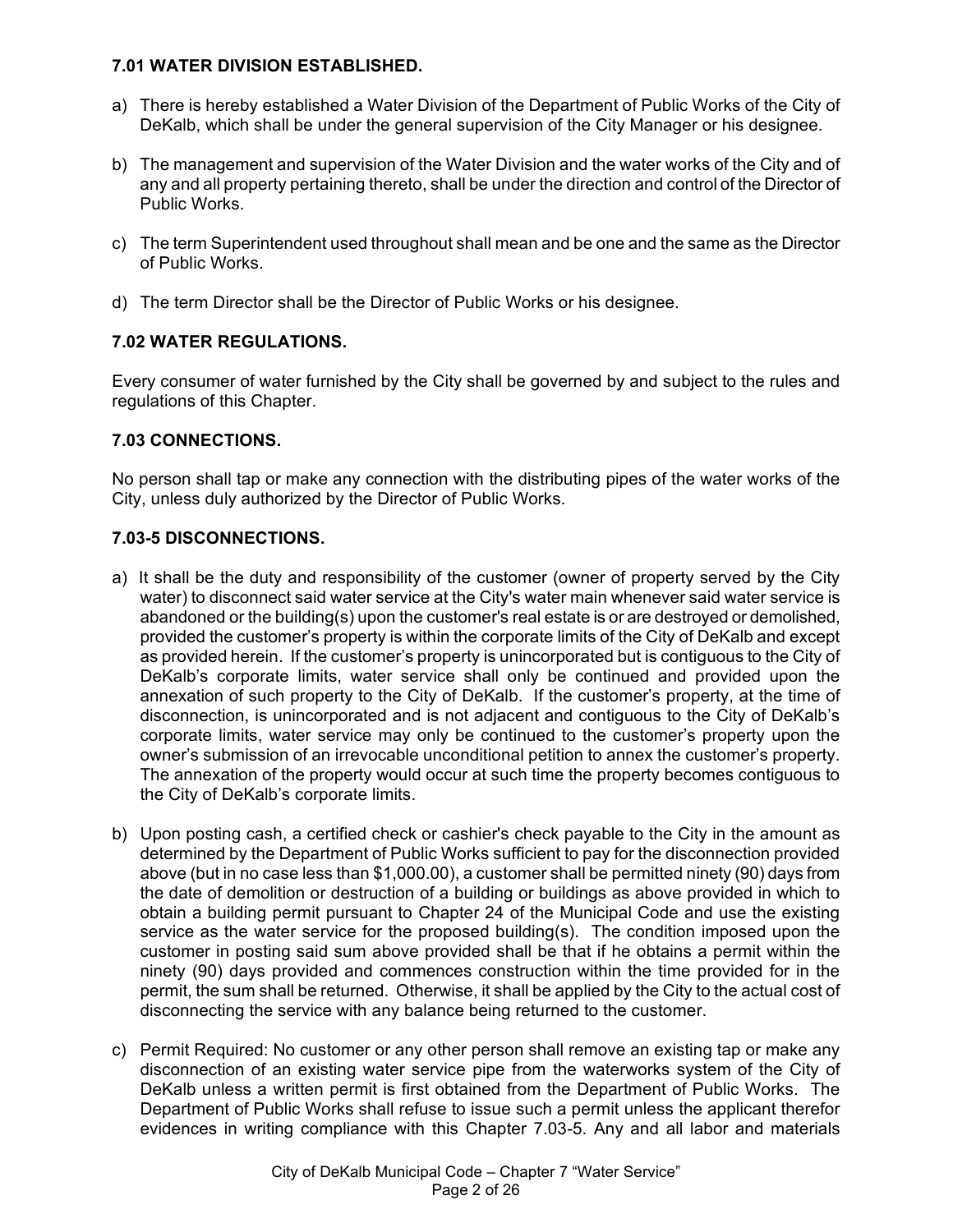necessary to make such disconnection shall conform to standards imposed by the City of DeKalb or the Department of Public Works.

# **7.04 PERMITS, CONDITIONS.**

- a) Persons desiring a water connection shall obtain a permit therefor from the Director of Public Works.
- b) Evidence satisfactory to the Director of Public Works shall be furnished to and required by him, before issuing such permit that the plumbing construction and fixtures to be supplied from such connection comply with the plumbing regulations of the City.
- c) No person shall turn water into any service except on express order or permission of the Director of Public Works, provided that plumbers may leave water turned on for twenty-four hours to test the work, at the end of which time they shall shut off the water.
- d) Every application for water shall state that it is taken subject to all rules and regulations of the City then in force or that may be thereafter adopted for the government of the water works.
- e) Customers or other persons desiring to disconnect an existing water service from the City's waterworks system as provided for above shall obtain a permit therefor from the Director of Public Works. A fee of Five Dollars (\$5.00) shall be assessed for each permit processed. (78- 101)
- f) All customers or other persons desiring to connect or disconnect from the City's waterworks system shall accompany such request by a plat showing the location of the connection or disconnection and all related appurtenances. Said plat shall show all service sized and distances to the sidewalk, the property line and the building to be served or disconnected from. The plat shall also show the main size and the type of service pipe.

### **7.05 WATER TAPS.**

The Director of Public Works, or his designee, shall in all cases make the necessary tap in the water main and put in the corporation cock. The labor and material to make the tap and put in the corporation cock shall be provided by the City at the cost of the applicant. The applicant shall be responsible for all other costs necessary to make the corporation cock installation, inclusive of excavation, backfill, street repair, etc.

#### **7.06 WATER TAP FEES.**

All applicants having water service at the time of applications and desiring to install a new water tap to service the same place shall pay the applicable fees as established and set forth in Chapter 24.04 to reimburse the City of the labor and materials used to make the tap and put in the corporation cock.

The water taps that are provided as part of constructing water mains for a new subdivision, the individual per premise water tap fee as provided for in Chapter 24.04, to reimburse the City of the labor and materials used to make the tap and put in the corporation cock, shall be paid at the same time that a building permit is applied for. No water tap fee will be assessed for a new subdivision water main extension(s).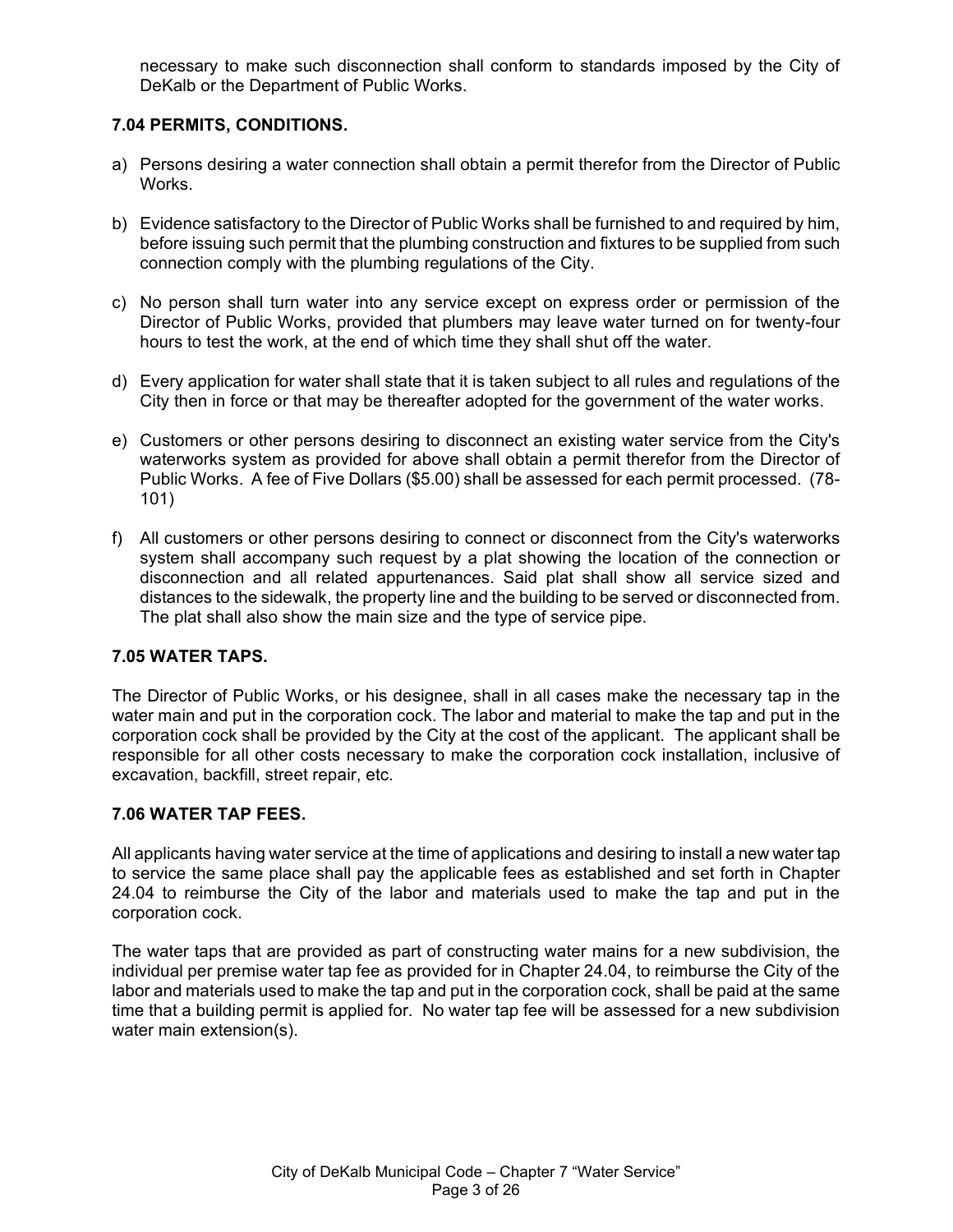### **7.06-5 WATER CAPITAL CONNECTION FEE.**

Any applicant requesting domestic water service or upgrading domestic water service shall pay a water capital connection charge for the construction, expansion, and extension of the City of DeKalb's public water supply system in accordance with the schedule set forth in Chapter 24.04.

# **7.07 SERVICES, SEPARATE BOXES.**

Each Domestic water service and each fire service pipe intended to supply one or more tenements, buildings or premises, shall each be supplied with separate and distinct stop cocks and buffalo or shut-off boxes for each tenement, building or premises, which shall each be located outside of the tenement building, or premise and where they will at all times be legally and easily accessible. All water shut-off boxes shall be located at the front property line near the sidewalk and approximately at the center of the premises to be served unless otherwise permitted. For the purpose of clarification of this Section, a domestic water service pipe and a fire service pipe shall be required to be separate services and independent of the other unless otherwise permitted. A domestic water service pipe and a fire service pipe may be permitted to be combined from the point of connection with the public water supply pipe to a point outside of the tenements, buildings, or premises to be served as long as each service pipe has a separate shutoff valve and vault or box at a location in close proximity to and after the point of separation. Said point of separation shall be at a location outside the tenement, building or premise to be served and shall be easily and legally accessible by the City. Retrofit installations may permit the point of separations to be located inside the tenement, building or premise to be served as long as the shut-off valve is easily and legally accessible from the outside and capable of being locked and secured in either an open or closed position.

# **7.07-5 SERVICES, TEMPORARY.**

- a) Any temporary water service user utilizing an existing fire hydrant with permit from the Director shall be required to make the temporary connection with approved piping material and with the utilization of a reduced pressure back flow device. The reduced pressure backflow device shall be as provided and installed by the City. All piping and appurtenances beyond the reduced pressure backflow device shall be provided and paid for by the user. All aspects of the connection shall be pursuant to City standards and shall be as approved by the City prior to use.
- b) Temporary service connections utilizing a fire hydrant shall be for a period of time not to exceed seven consecutive calendar days unless otherwise permitted. Applicants for any temporary service shall be responsible for the protection and security of the City furnished reduced pressure backflow device, and meter, if required. The applicable fees for this service shall be paid in accordance with the fee schedule in Chapter 24.04. Upon disconnection of the temporary service, the \$200 deposit, less any accrued water costs of damages assessed, shall be refunded to the user within 30 days.
- c) In addition, a \$200 refundable deposit guarantee for payment of water used in excess of 2,500 cubic feet and for guarantee of the return of the water meter and reduced pressure backflow connection device. Upon disconnection of the temporary service, the \$200 deposit, less any accrued water costs or damages assessed shall be refunded to the user within 30 days.

### **7.08 SERVICES, LOCATION.**

All water service pipes must be laid not less than five (5) feet below the surface of the ground for the entire distance from the corporation cock to the point of entry of the building to be supplied. No service pipe shall be laid in a trench with, or nearer than five (5) feet, on a generally parallel course to any sewer or drain.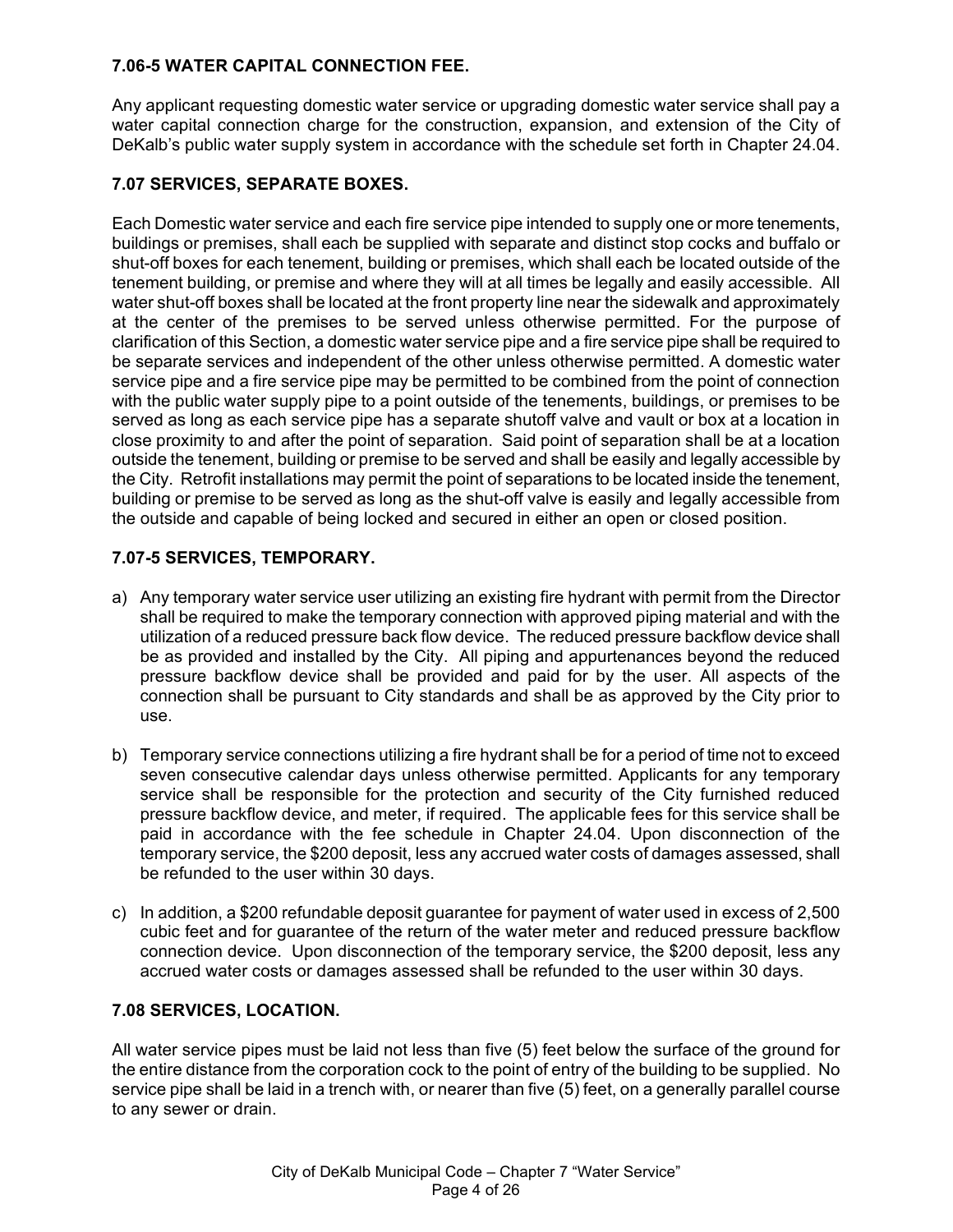### **7.09 STOP AND WASTE.**

A stop and waste cock of the compression type, to be approved by the Director of Public Works, shall be installed on all premises supplied with City water, at a point as near as practicable to the point where the service pipe enters in basements or cellars, in such manner that all pipes in buildings will be drained when such stop and waste cock is closed.

# **7.10 PLUMBING PERMIT.**

No addition to or alteration of any tap, pipe, water cock or other fixture, connected with the City water supply, shall be made, or caused to be made, except through a licensed plumber and on a permit in writing, first obtained from the Director of Public Works.

# **7.11 FIXTURES, REPAIR.**

Persons taking City water shall do so at their own expense and shall keep all pipes, stop cocks/curb stops and fixtures in good repair, subject to the limitations contained in this paragraph. The buffalo or shut-off box, stop cock/curb stop, connections, corporation cock, valves and service pipe shall be furnished, installed and shall be maintained in perpetuity, by and at the expense of the customer, as shall all labor for trenching, pushing, boring, or backfilling, from the buffalo or shut-off box to the premises being served with the exception the City shall be responsible for repair of the corporation cock, buffalo or shut-off box, stop cock/curb stop (including the point of connection, public property side only) and that portion of the service pipe from the buffalo or shut-off box connection to the corporation cock at the water main. All repairs for or replacement of service pipes from the point of connection to the City's water main, up to and inclusive of the buffalo or shut-off box and the stop cock/curb stop, shall be made by and at the expense of the City. Repair responsibilities as outlined herein shall not be the responsibility of the City when it is determined by the Director of Public Works or designee that said repair is required due to negligence or damage by others. No reduction from any water bill shall be made on account of any leak in any pipes or fixtures. All repairs for or replacement of service pipes, or valves from the point of connection at the stop cock/curb stop to the premises being served shall be made by and at the expense of the customer. The City may, in case of emergency, repair any service pipe, valve or from the point of connection to the stop cock/curb stop to the premises being served and assess the cost of such repair against the owner of the premises being served.

### **7.12 INSPECTION, TESTS AND REPAIRS.**

Consumers of City water shall at all reasonable hours permit the Director of Public Works or his assistants to enter their premises for the purpose of inspecting the manner in which water is taken.

The Director of Public Works and his assistants shall have the right to enter any premises supplied with City water at any reasonable time to inspect meters and connections or pipes or fixtures connected therewith, and if deemed necessary by them, may remove any meter, whether owned by the City or the consumer, for the purpose of testing or repairing the same. The owner or person paying for the water supplied by such meter shall have the right to be present, if desired, at the making of any such test.

# **7.13 SHUTTING OFF WATER.**

In case of making repairs or constructing new work, the City reserves the right to shut off the water at once and keep it shut off as long as may be necessary to accomplish such purpose.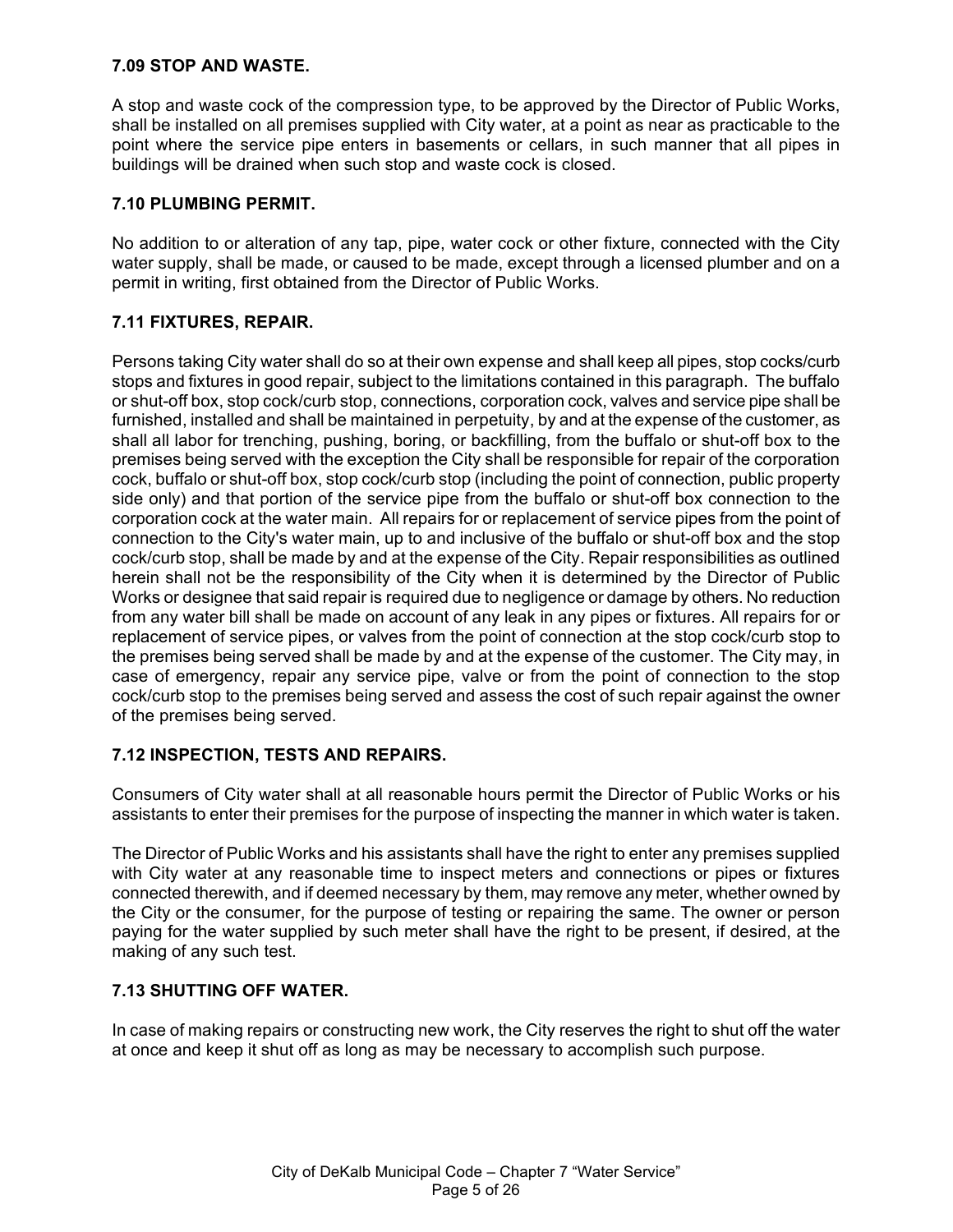# **7.14 VACANCIES.**

- a) Credit on water bills for time property is vacant, will be allowed only when the Director of Public Works is notified at the time property becomes vacant, so that the water may be shut off at the premises, and when such vacancy is for a continuous period of one month or more.
- b) When the Director of Public Works is notified at the time property becomes vacant and the property remains continuously vacant for a period of 30 days or more, the minimum rate will be applied for the time the property is occupied, provided that the amount shown by the meter to have been used does not exceed such minimum rate at the published rates charged by the City.
- c) No charge will be made by the City for shutting off or turning on water when property is vacant or to repair leaks, when notified by the owner, tenant, or agent of the property.

### **7.15 RATES; NOTICE; LIEN.**

- a) Rates: Charges for City water shall be made against the property using said service. Notice of charges for City water service shall be mailed only to the property owner at his place of residence.
- b) Notice: Whenever a bill for water rates, charges or benefits remains unpaid for twenty-two (22) days after it has been rendered, the bill shall be deemed delinquent, and City Manager or his designee shall send a delinquency notice to the owner of record of the property advising that the charges or rates have become delinquent, and that unpaid charges or rates may create a lien on the property.
- c) Lien: If the charges or rates remain unpaid fifteen (15) days after the date of the delinquency notice, the City Manager or his designee may then file a Notice of Lien against said property with the DeKalb County Recorder. Said Notice shall consist of a sworn statement by the City Manager, or such other officer of the City having knowledge of the facts and shall set forth (1) a description of such real estate sufficient for the identification thereof, (2) the amount of money due for such service, (3) the date when such amount became delinquent. The City shall then send a copy of the recorded lien to the property owner. The amount due on the lien shall be inclusive of the amount for unpaid charges, late fees or interest, penalties, disconnection and/or reconnection fees, an administrative fee of One Hundred Dollars (\$100.00), recording fees incurred and current recording fees in effect at the time of recording the release.
- d) Legal Action:
	- 1. Foreclose Lien: Subsequent to the filing of said lien, the City may file a complaint for foreclosure of such lien, or upon becoming a defendant in a pending suit affecting the premises or real estate, by answer to the complaint or in the nature of an intervening petition or cross-complaint, the City may proceed in its corporate name to foreclose such lien.
	- 2. Civil Action: The City may also sue the owner of the property to recover the money due for services rendered, plus reasonable attorney's fees.
	- 3. Other: The actions authorized by subsections (d)(1) and (2) shall be in addition to, and without waiver of, any other available remedies.

### **7.16 METER READING.**

All charges for water used through meters shall be for the amount which would be shown by the meter to have been used if the last two figures of the reading had been ciphers, except when the bill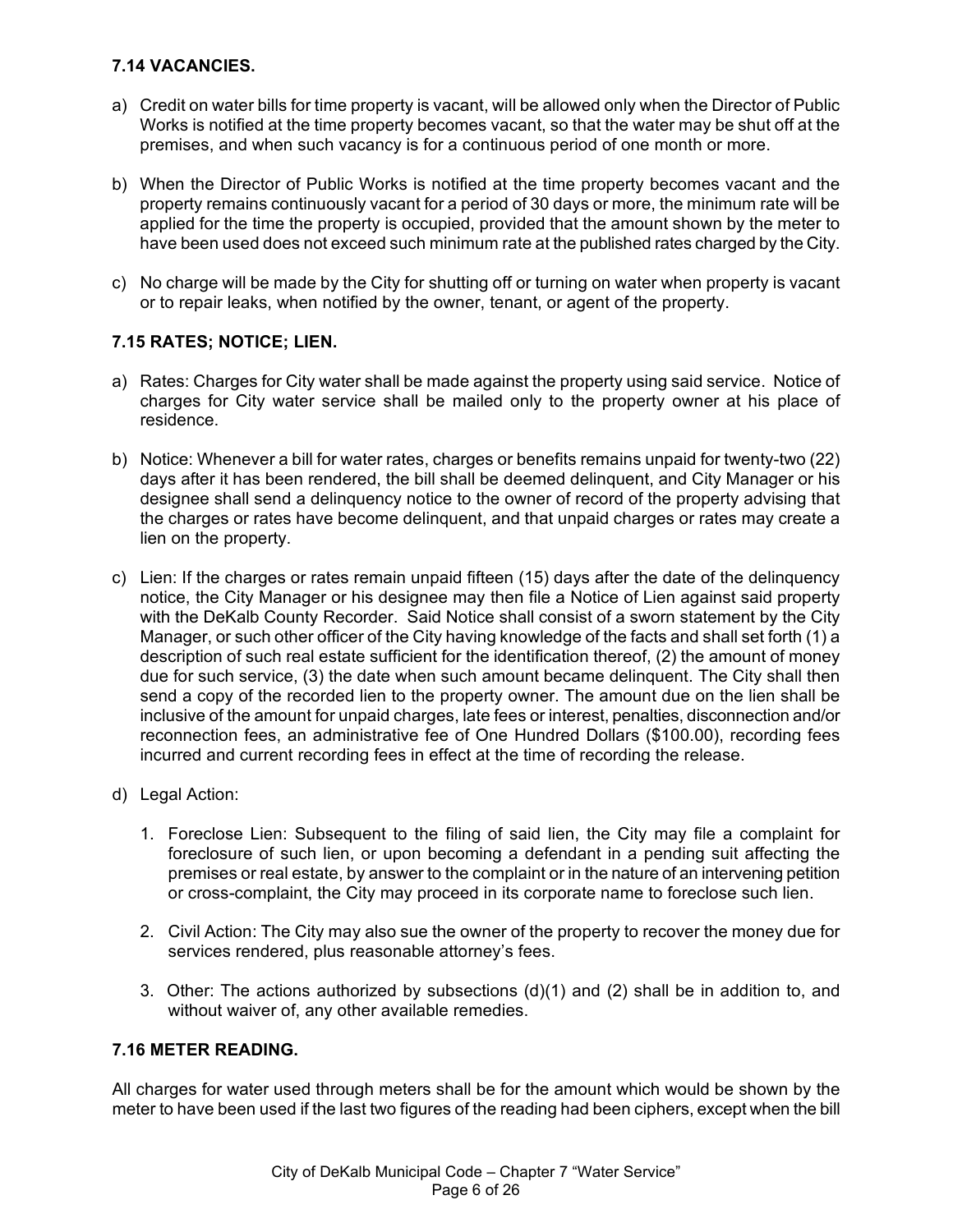is being made on account of a change of ownership or tenant, in which case the reading shall be taken at the nearest 100 cubic feet.

No reading of two or more meters will be made or combined in any case so as to reduce the amount of the total bill for water used through the same, and water passing through each meter will, at all times be charged for at the rates provided.

Whenever any meter by reason of being out of repair or for any cause, registers less than the amount of water passing through the same, the consumer will be charged at the rate shown for the corresponding time of the previous year under like conditions. If no record of the previous year exists or is to be had, the Director of Public Works shall estimate or determine so far as possible the amount of water consumed during the time such meter under registers, and the consumer shall pay for the amount so estimated to be due at the established rates.

### **7.16-5 MASTER METER PRIORITY STATUS.**

In the event that there is a discrepancy in the recorded volume of water used between the master water meter register and its connected remote water meter reader register, the master water meter register shall be considered the register which determines the correct water volume usage.

### **7.17 METER REGULATIONS.**

- a) Meters. All service pipes, through which City water is supplied shall be equipped with water meters approved by the Director of Public Works. Such meters shall be kept in good running order and accurate working condition by the City, except as otherwise provided under subsection (I) below if owned by the City, and by the consumer if owned by him.
- b) Seals. The Director of Public Works shall place on each water meter a sufficient and suitable seal in such manner as to prevent tampering with such meter without first breaking the seal.
- c) Concealed Connection. The meters shall be so placed that the water used on the premises cannot, before passing through the meter, pass through any stop cock or shut off placed underground or under any cellar or basement floor, or other concealment, except the corporation cock.

No faucet, bib or other opening or connection from which water may be drawn without passing through the meter shall be left or installed between the corporation cock and meter, except by written permission of the Director of Public Works whose duty it shall be in such cases to seal such opening or connection so that the seal must be broken in order to take water through such opening or connection.

- d) Testing. The water meters, intended for measuring the water supplied by the City shall, before they are installed on the service pipe, or after any repairs, be tested in the presence of the Director of Public Works or person designated by him. Any meter which shall fail to register within the established standards set forth in Section 7.17 (k) shall not be used.
- e) Obstructions. All meters shall, after installation, be free of obstruction on and around same, and so placed and maintained as to at all times be convenient of access for the purpose of reading, inspecting, and repairing during reasonable hours.
- f) Level Setting. All meters shall be so placed on the service pipe that the inlet and outlet ends of the meter shall be level.
- g) Furnished by City. The Water Division will, upon written request by the consumer of City water, on a form furnished by the City, provide each customer with a suitable water meter and a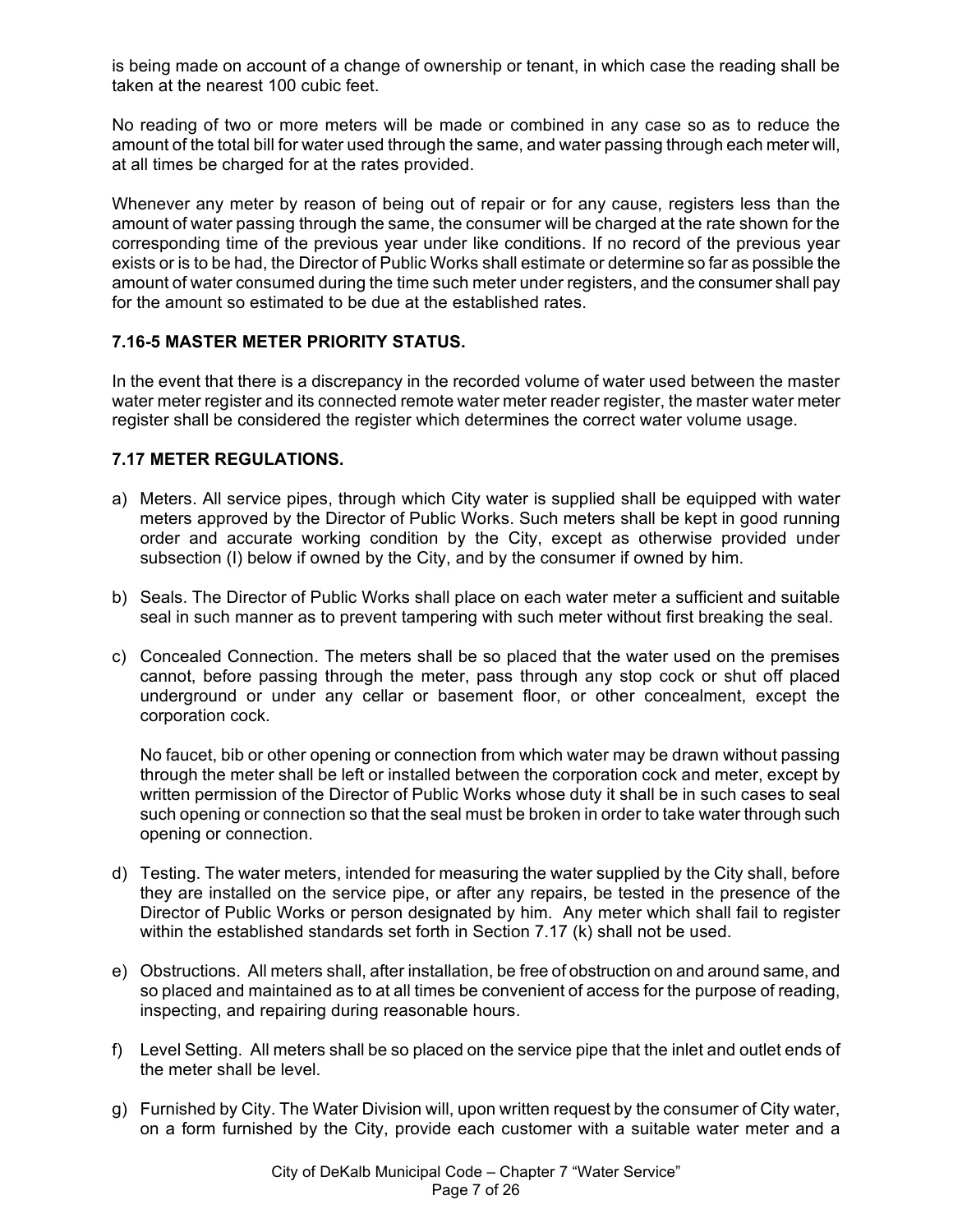remote reader, when accompanied by the applicable fee(s) established and set forth in Chapter 24.04.

All water meters henceforth from the time of adoption of this Chapter 7.17, (g), shall remain under the ownership of the City of DeKalb.

- h) Plumbing. All plumbing and piping necessary to attach water meters to water services shall be furnished and paid for by the person to be supplied with water through such meters.
- i) Damages. Any water meter owned by the City which, while still in place on the service, is stolen, damaged from the exterior of the meter, or from the passage of hot water through the meter, or from not being properly protected from frost, or by reason of carelessness or improper protection, shall be replaced or repaired by the City at the expense of the owner of the property where such damage was caused.
- j) Time of Installation. Installation of all new water meters in all newly constructed premises shall be immediately following substantial completion of the building and as determined by the Director of Public Works.
- k) Meter Maintenance. All water meters intended for measuring the water supplied by the City shall be maintained and tested in accordance with procedures and schedules as provided in the American Water Works Association's "Standard for Testing Cold Water Meters", as adopted May 20th, 1960, and any amendments thereafter and as published in AWWA Circular C705-60. In no case shall any meter be maintained less than once in every fifteen (15) years by the Director of Public Works or person designated by him.
- l) Remote Meter Readers. Effective December 1, 1981, remote meter readers shall be installed along with all new, replacement, or repaired water meter installations. For the addition and installation of remote readers to an existing non-remote reader, water meter installation, a fee of Twenty Dollars (\$20.00) shall be assessed for each installation. Payment of the assessed Twenty Dollar (\$20.00) fee shall be added to the next regular quarterly water bill and further may, at the discretion of the property owner, be spread equally over the next four (4) successive water billing periods. Delinquent bills for the installation of remote readers shall be processed similarly as a regular water bill and in accordance with Sections 7.15 and 7.19. Installation of the remote reader shall be by and under the direction of the Director of Public Works or a person designated by him. All remote readers shall be located on the front side of the building/premise served and approximately five (5) feet above common ground level or as otherwise approved by the Director of Public Works and so as to be visually accessible at all times from the adjacent front street. All new buildings/ premises to be served by a water meter installation may be required to install a one-half  $(\frac{1}{2})$  inch metal conduit for the remote meter wiring from the point of the meter location to the point of the remote reader location, if deemed necessary by the Director of Public Works.
- m) Large (Compound and Turbine) Meter Installation. All new construction and retrofit large (compound and turbine) meter installations shall conform to the City of DeKalb standards for large meter installations. The City's standard is equivalent to the Rockwell Meter Company's Compound and Turbine meter Pre-Fab-Pak system or approved equal and as provided below.
	- 1. There shall be twelve inches (12") of free space in all directions surrounding the meter including 12" from the floor of the structure. This free space shall be measured from the maximum meter dimensions.
	- 2. There shall be reasonable free access to the bypass and shutoff valves, and water meter. "Reasonable Free Access" is to be determined by the Director, or his designee, on a caseby-case review.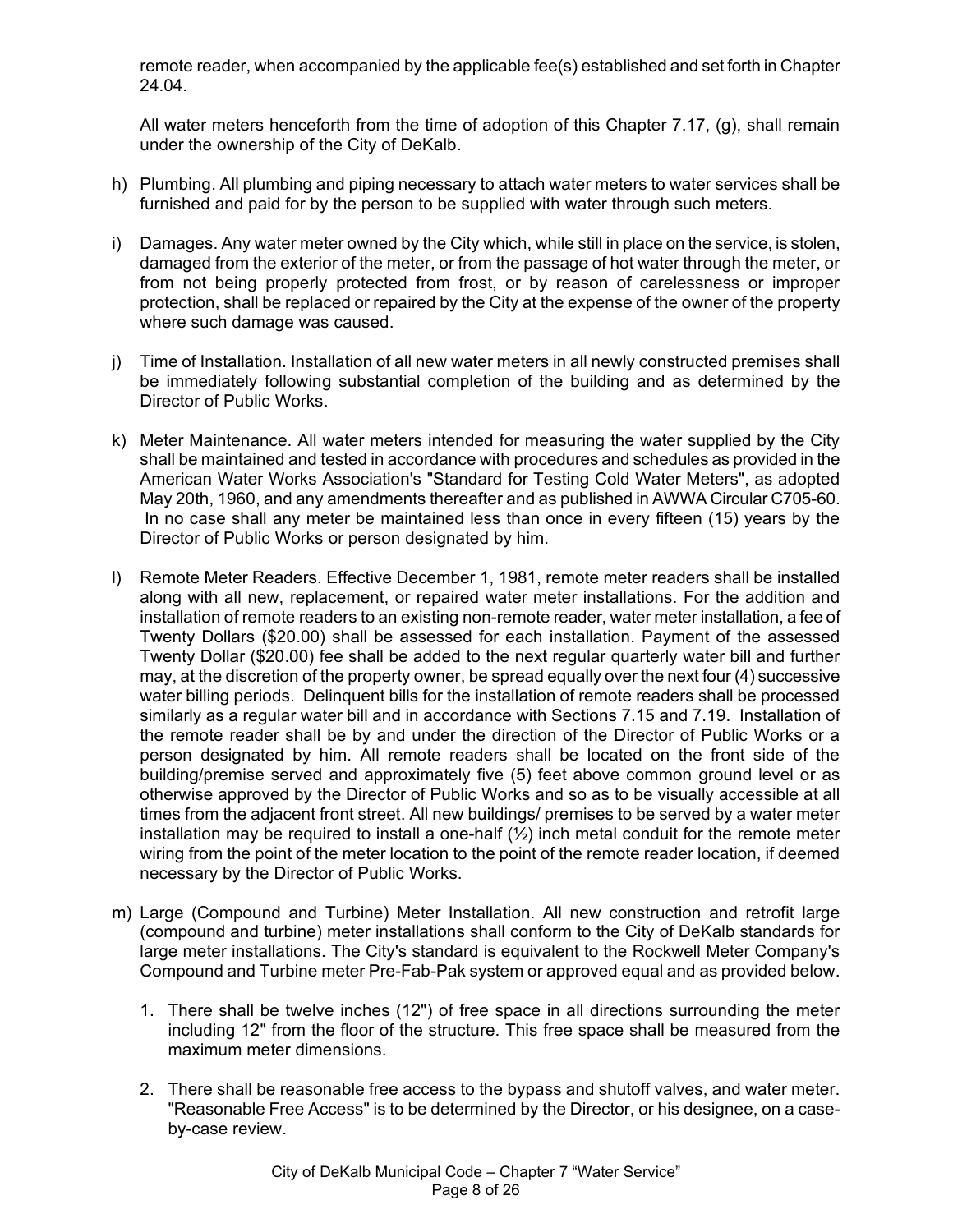- 3. The Director, or his designee, shall review and approve all new construction and retrofit plans involving water service lines, water meter installations and changes in walls, etc., that might encroach upon the required water meter access.
- 4. The Director, or his designee, reserves the right, after notice, to deny water service until the above-mentioned standards are met pursuant to Section 7.27 below.
- n) Single Site Multiple Users. At single site locations where multiple (two or more) users exist, or are contemplated, one of the four following installation criteria shall be met for compliance with the City regulations for the proper installation of the water service, meter, and billing registration.
	- 1. ONE SERVICE EACH USER, ONE METER EACH USER. One service with a curb box, shut off valve and a separate meter to each user with the water bill obligation and mailing address to the single site property owner; or
	- 2. ONE COMMON SERVICE, ONE METER EACH USER. One common service with a curb box, shut-off valve, and a separate meter to each user with the water bill obligation and mailing address to the single site property owner for each user and with a separate shut-off valve and box for each user shall be easily and legally accessible on the outside of the premise to be served and in addition to the common service shut-off valve and box. Said separate shut-off valve and box for each user shall be immediately adjacent to and after the point of separation or split from the common service line. In addition, the responsible single site property owner shall be clearly defined in writing as to the responsible party for that portion of the private common water service between the City main and the point of separation to the multiple, individual service users. Said responsible parties, name, address, and telephone number shall be provided the City in writing prior to permit for this particular type of single site multiple user installation; or
	- 3. ONE SERVICE, ONE MASTER METER FOR ALL USERS. One service with a curb box, shut off valve and one master meter with the water bill going to the single site property owner, for all users at the multiple user single site; or
	- 4. ONE COMMON SERVICE WITH ONE METER BOX FOR EACH METER ROOM). One common service with a curb box and shut off valve to the multiple user single site facility with an approved interior heated meter room enclosure with individual meters for each individual user of the single-site multiple user complex split-off from the main service and with locking shut off valves both before and after each meter shall be utilized. In addition, the meter room provided shall be accessible from the exterior and an access key provided to the Water Department for service and reading purposes. The water bills shall be the obligation of the one single site property owner for all multiple water users. Remote readers shall be required for all meter installations. All multiple meter installations shall be installed within close proximity to each other and to the main service distribution line point of entry to the single-site multiple user tenement, building or premise to be served. All multiple user meter installation arrangements shall each be protected with the appropriate approved backflow protection device as required and adequate space and piping arrangements allowed for.

The responsible owner shall be clearly defined in writing as to the responsible party for that portion of the private water service between the City main and meter room in case of needed repair. Said responsible party's name, address and telephone number shall be provided the City in writing prior to permit for this particular type of single site multiple user installation.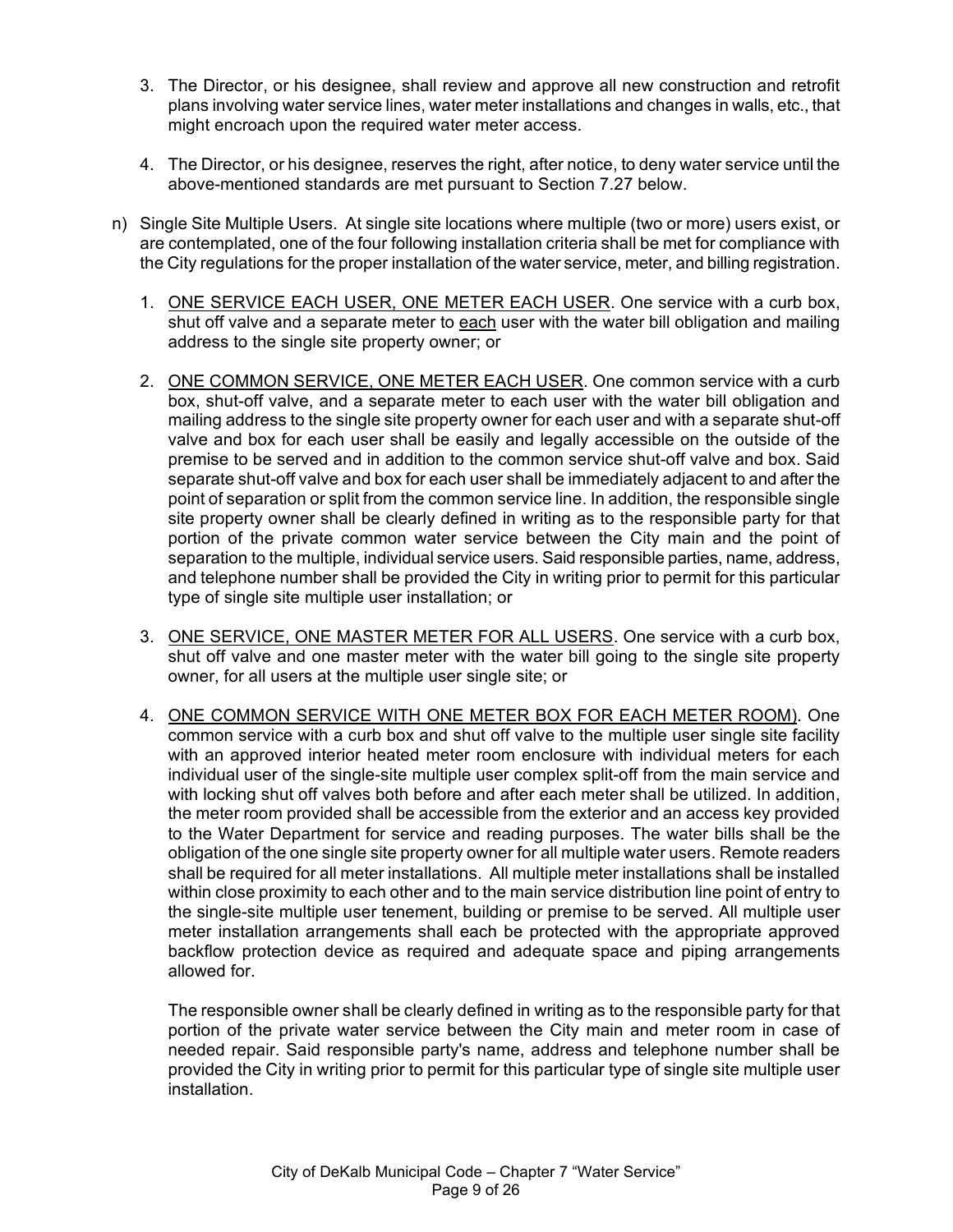- o) Miscellaneous Meter Fees. Property owner(s) shall be responsible for the cost of repair to any meter damaged by reason of carelessness or improper protection in addition to a Seventy-Five Dollar (\$75.00) service call fee.
- p) Final Meter Reading. There shall be a fee of Fifteen Dollars (\$15.00) for each final meter reading.
- q) Hydrant Temporary Use Fee. Any person who desires temporary access to City water from a fire hydrant shall be subject to the following fees:
	- \$1,200.00 deposit for hydrant meter assembly;
	- \$ 100.00 hydrant use fee; and

Two times the current water rate as provided for in Section 7.18.

# **7.18 WATER RATES.**

- a) Rates to be charged for water supplied from the municipal water system shall be based on metered water usage which shall be billed bi-monthly.
- b) The rates for water usage shall be as follows:
	- i. For all water consumed or used commencing April 1, 2016, and billed commencing July 1, 2016, the consumer shall pay \$3.22 per 100 cubic feet.
	- ii. For all water consumed or used commencing April 1, 2017, and billed commencing July 1, 2017, the consumer shall pay \$3.36 per 100 cubic feet.
	- iii. For all water consumed or used commencing April 1, 2018, and billed commencing July 1, 2018, the consumer shall pay \$3.52 per 100 cubic feet.
	- iv. For all water consumed or used commencing April 1, 2019, and billed commencing July 1, 2019, the consumer shall pay \$3.67 per 100 cubic feet.
	- v. For all water consumed or used commencing April 1, 2020, and billed commencing July 1, 2020, the consumer shall pay \$3.84 per 100 cubic feet.

For all water consumed or used commencing April 1, 2021, and thereafter the water rate to be charged on all water bills issued shall be subject to a positive adjustment annually using the increase, if any, in the most recent Consumer Price Index (CPI) – All Urban Consumers for the Chicago, Gary and Kenosha region. This amount shall be derived using the United States Bureau of Labor Statistics information and will be effective April 1 for the July 1 billing. Notwithstanding the foregoing to the contrary, except as may otherwise be provided by ordinance, no annual increase shall be greater than three and one-half percent (3.5%) of the preceding year. Such rate change shall be implemented by the authority of the Director of Public Works without need for further approval by the City Council.

c) Water rates to be charged senior citizens aged sixty-two (62) years or older, and citizens who are head of household with a medical disability or chronic illness that prevents gainful employment for a minimum period of three (3) months with a gross annual income at or below section 8 Poverty Level Very Low (50%) Income Limits for the City of DeKalb, Illinois, and who annually submit a completed and signed application form and a photocopy of the applicant's most recent federal income tax return (or other proof of income) and, in the case of medical disability or chronic illness, a physician's statement or disability paperwork, shall be charged a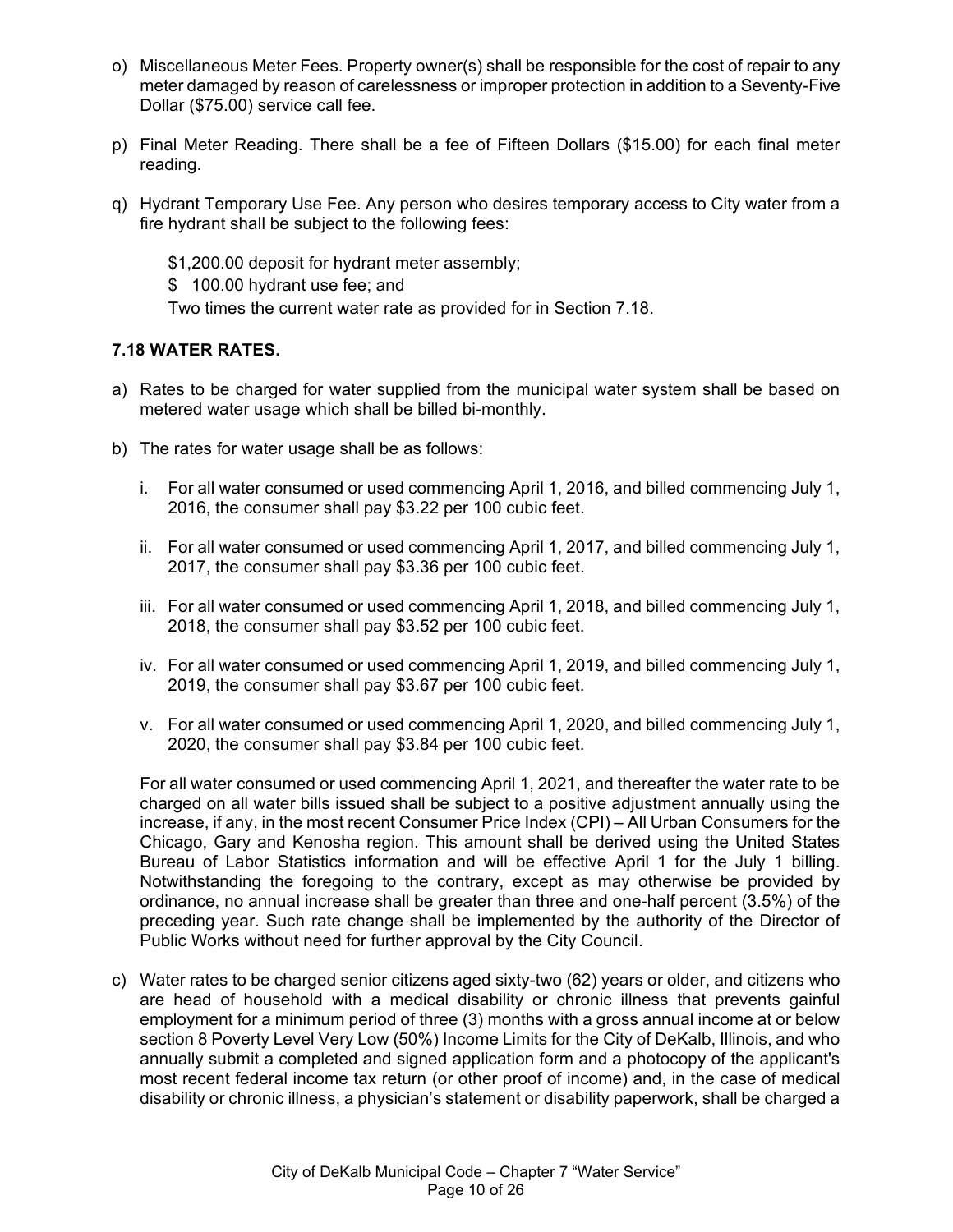discount of 70% of the water rate (they pay 30% of the rate) and a 70% discount on the service fee.

- d) Service outside the City shall be at a rate of 50% greater than the rate for the same service in the City.
- e) An additional charge of 15% shall be added to all water bills not paid by the 21st day of the month in which the same becomes due.
- f) Barb City Manor shall be charged a water rate of a 70% discount of the City's current rate for water usage and the flat service fee.

### **7.18-6 WATER SERVICE FEE.**

a) Effective March 1, starting in 2021, a bi-monthly water service fee shall be charged on all water bills in accordance with the following schedule:

| <b>Meter Size</b> | 2020                           | 2021     |
|-------------------|--------------------------------|----------|
| $5/8" - 3/4"$     | \$13.12                        | \$13.12  |
| 1"                | \$13.12                        | \$13.12  |
| 1.5"              | \$20.68                        | \$20.68  |
| 2"                | \$29.41                        | \$29.41  |
| 3"                | \$37.37                        | \$52.75  |
| 4"                | \$54.07                        | \$63.00  |
| 6"                | \$70.76                        | \$104.00 |
| 8"                | No meters currently this size. | \$193.00 |
| 10"               | No meters currently this size. | \$365.00 |

This fee will increase according to the schedule above each April 1. Beginning March 1, 2021, the rate to be charged on all water bills issued shall be subject to a positive adjustment annually using the increase, if any, in the most recent Consumer Price Index (CPI) – All Urban Consumers for the Chicago, Gary and Kenosha region. This amount shall be derived using the United States Bureau of Labor Statistics information. Notwithstanding the foregoing to the contrary, except as may otherwise be provided by ordinance, no annual increase shall be greater than three and one-half percent (3.5%) of the preceding year. Such rate change shall be implemented by the authority of the Director of Public Works without need for further approval by the City Council.

### **7.18-7 DELETED.**

### **7.18-8 DELETED.**

#### **7.18-9 ACCOUNTS.**

The City of DeKalb Treasurer shall establish a proper system of accounts and shall keep proper books, records, and accounts in which complete and correct entries shall be made of all transaction relative to the water system, and at regular intervals he shall cause to be made an audit by an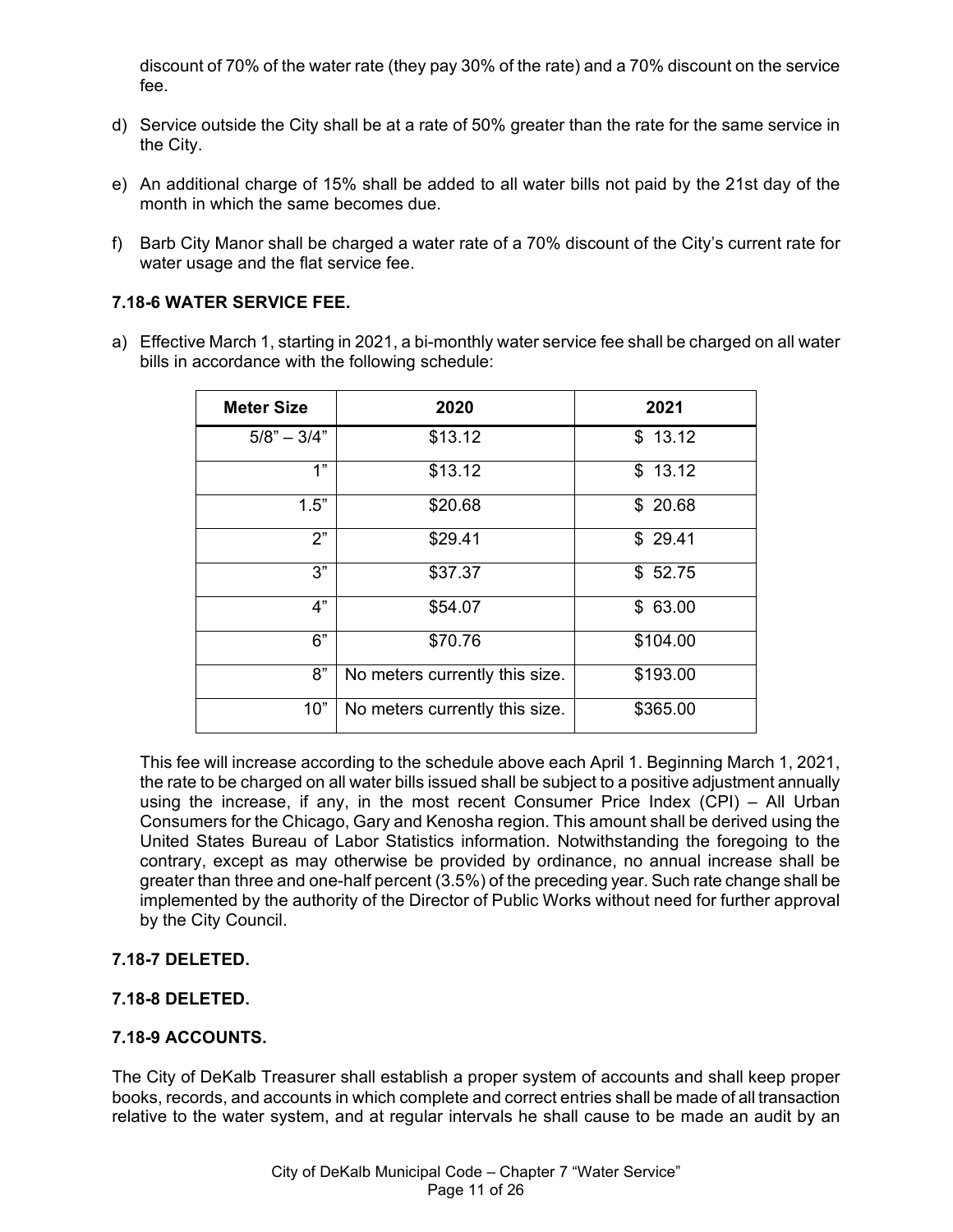independent auditing concern of the books to show the receipts and disbursements of the water system.

In addition to the customary operating statements, the annual audit report shall also reflect the revenues and operating expenses of the water facilities, including a replacement cost. The financial information to be shown in the audit report shall include the following:

- 1. Flow data showing total gallons received at the water plant for the current fiscal year.
- 2. Billing data to show total number of gallons billed per fiscal year.
- 3. Debt service for the next succeeding fiscal year.
- 4. Number of users connected to the system.
- 5. Number of non-metered users.

# **7.19 PROCEDURES FOR BILLING AND TERMINATION OF SERVICE.**

- a) All property owners, where water is consumed, shall be billed every two (2) months according to routes set by the Director of Public Works. Bills for any given route shall be issued by the first day of the month in which water bills become due. Payment is due on or before the twenty-first (21st) day of that month. Bills not paid by the twenty-first (21st) day of the month shall be deemed delinquent and an additional charge of fifteen per cent (15%) shall be added to the bill. Thereafter, a delinquency notice shall be sent to the property owner via first class mail and the notice shall state the dates for which utility services were furnished and the amount presently due, including all additional charges.
- b) If the customer fails to pay the full amount of any and all unpaid charges and fees within ten (10) days after date of delinquency/termination notice, the customer will be assessed a One Hundred Dollar (\$100.00) penalty and water service will be terminated.
- c) The delinquency/termination notice shall inform the customer of the following:
	- 1. The total amount of any unpaid charges, including the amount of the original bill for utility services and the 15% delinquent fee.
	- 2. The date and time by which the unpaid charges must be paid.
	- 3. That a penalty in the amount of One Hundred Dollars (\$100.00) will be assessed if all charges are not paid in full by the stated date.
	- 4. That water service termination shall commence after ten (10) days from the date of the delinquency/termination notice.
	- 5. The procedure for obtaining a review of charges for utility services.
- d) A customer may obtain a review of charges for water service as follows:
	- 1. By submitting a written request to the Water Billing Division requesting an adjustment conference within seven (7) days of the date of the notice.
	- 2. An adjustment conference shall be held not less than three (3) days nor more than ten (10) days after receiving written notice from the customer requesting the conference.
	- 3. If within seven (7) days of the date of the termination notice, the customer has not either given written notice requesting an adjustment conference or paid the full amount of the unpaid bill, it shall be deemed that he has waived the right to the adjustment conference,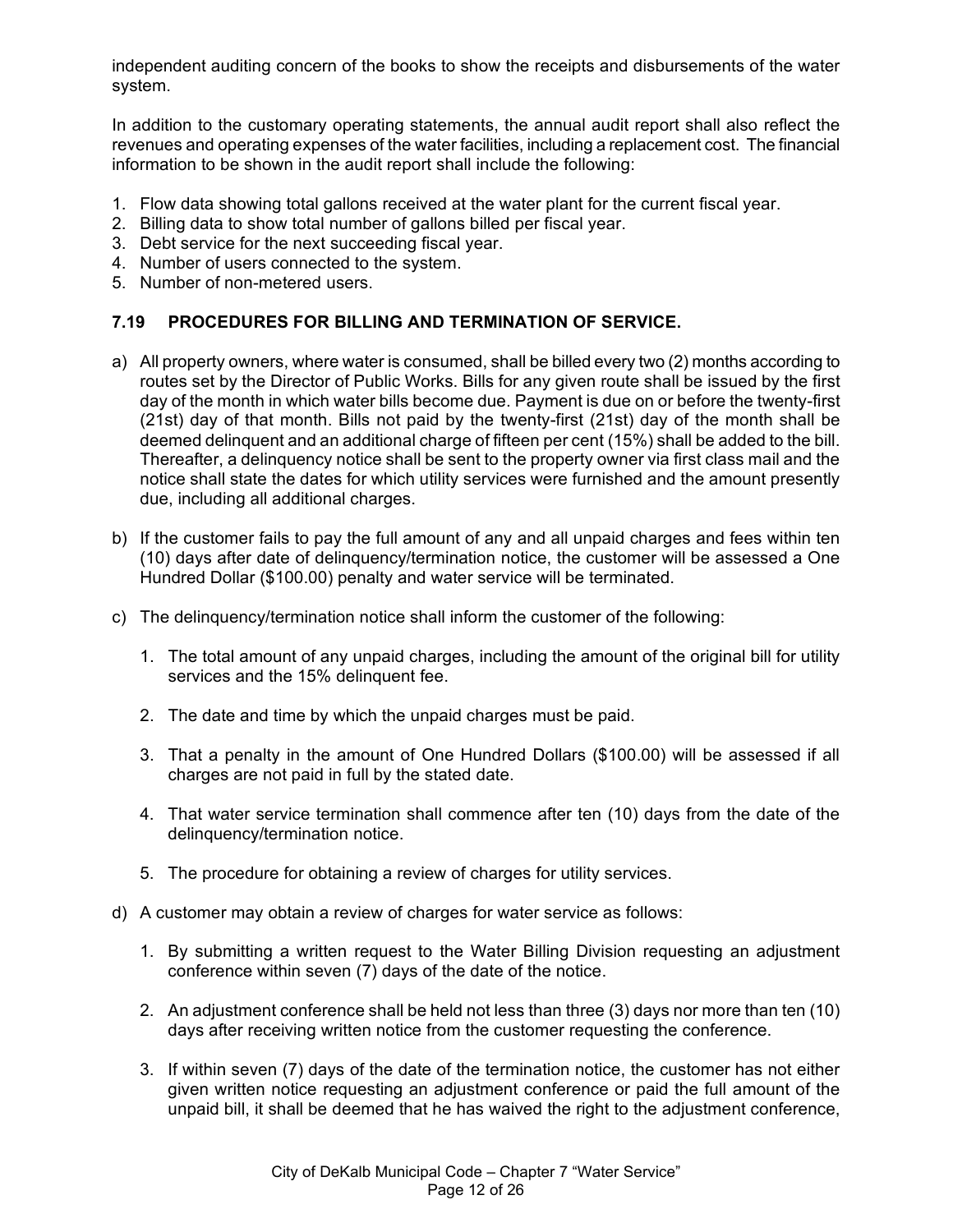and the unpaid amount of the bill shall be due immediately, including all additional penalties and charges as described above.

- e) After a review of the unpaid bill at the adjustment conference, the Finance Director shall determine the amount due and shall inform the customer of his decision in writing via first class mail within three (3) business days. Unless other arrangements for payment are made with the Finance Director, the amount due shall be paid within seven (7) days. If the customer fails to make any payments when due, the water service shall thereupon be subject to being terminated immediately without further notice, until all payments then due are made. The Finance Director shall have full authority to make binding agreements concerning amounts due, if any, and may agree to payment and any other terms which he deems to be in the best interests of the City.
- f) If the customer fails either to give written notice requesting an adjustment conference or to pay the full amount of the unpaid bill within the prescribed time period, such customer's service shall be subject to termination.
- g) After the customer's service has been terminated, a notice shall be posted on the building declaring it as unfit for human occupancy as defined in the International Property Maintenance Code Section 108.1.3 as adopted by Chapter 13 of this Code.
- h) Any customer whose water service is terminated pursuant to this Section 7.19, may have the service restored by paying all amounts shown due on the termination notice.
- i) The Finance Director may designate others within his department to exercise powers and perform functions in this Section 7.19.
- j) The additional late charge of 15% as required in 7.19 (a) above shall not be assessed to property tax levy supported units of local government, state agencies and Northern Illinois University.
- k) Liens may be recorded against all properties where the water service has been terminated in accordance with the procedures set forth in Section 7.15.
- l) When work is performed by the City in terminating service for nonpayment of a bill, the City will not restore landscaping.
- m) The City assumes no responsibility for damages that may occur as the result of the customer's water being terminated.
- n) Failure to receive any notice regarding delinquent bills or termination of service does not exempt the customer from termination of service.

### **7.20 RATES TO CONTRACTORS.**

- a) The rates to be charged for water supplied by the City to contractors for use in the construction of buildings are to be paid as established and set forth in Chapter 24.04.
- b) Any person engaged in contracting, building and construction, shall before tapping any City main or connecting with any hydrant for the purpose of obtaining water from the City for construction purposes, shall pay, in addition to the appropriate applicable Tap and Meter fees and/or the Fire Hydrant Hook-Up with Backflow Preventer Fee, the above water use fee as specified.
- c) Fire Hydrant Hook-up with Backflow Preventer See Section 7.17, Subsection o).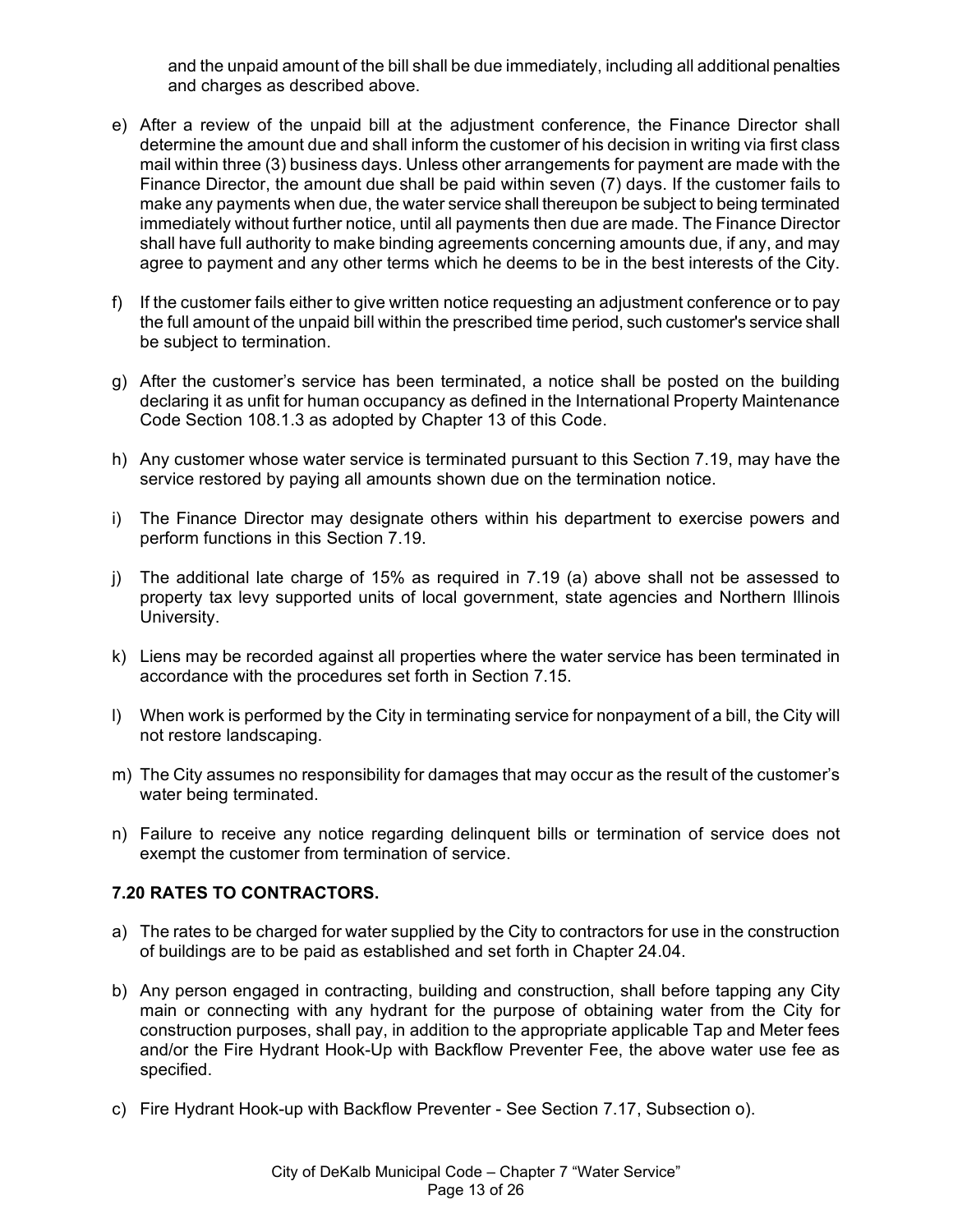# **7.21 INTERFERENCE WITH HYDRANTS.**

All hydrants installed in the City for the purpose of extinguishing fires are hereby declared to be public hydrants. No person other than a member of the Water Department or the Fire Department in connection with the work of the Fire Department, or person authorized by the Director of Public Works shall open any hydrants or in any manner interfere with or injure any of the same.

# **7.22 MAINTENANCE OF HYDRANTS.**

The Director of Public Works shall inspect or cause the water hydrants to be inspected and keep and maintain the same in good and efficient working condition.

### **7.23 OBSTRUCTION OF APPLIANCES.**

No person shall obstruct the access to any stop cock, hydrant, or valves connected with any water pipes within any street or other public place by means of any building material, or any other article, thing, or hindrance.

### **7.24 INTERFERENCE WITH METERS.**

- a) No person, unless authorized by the Director of Public Works shall connect, disconnect, remove, repair, or otherwise disturb any water meter, nor shall any person turn on the supply of water to a service pipe, from which the supply has been turned off by the Director of Public **Works**
- b) No person, unless authorized by the Director of Public Works, shall break, remove or in any way tamper with any seal which shall have been placed in or attached to any water meter or any pipe or fixture connected therewith by the Water Department.

### **7.25 WATER USE IN EMERGENCIES.**

Whenever in the judgment of the City Manager public exigency shall require it, he shall have the authority by proclamation, to be published in a newspaper published in the City, to limit or wholly suspend and prohibit, for such length of time as such exigency shall in his judgment require, the drawing or use of water for public or private fountains, street or yard sprinkling, washing of windows, houses, or vehicles, or for any other purpose except domestic consumption or the operation of sanitary and plumbing fixtures.

No person shall during the period covered by such proclamation use or draw water from the mains of the City in violation of such proclamation.

### **7.26 WATER LABORATORY FEES.**

The fee for each and every water coliform test provided by the City of DeKalb's Water Laboratory shall be Fifteen Dollars (\$15.00) per sample. A water laboratory test required to be performed during non-business hours shall result in an additional fee not to exceed One Hundred Dollars (\$100.00).

### **7.27 RIGHT TO DENY WATER SERVICE.**

a) The Water Division reserves the right after notice to deny water service to any new and retrofit users at the time of, or before meter installation, water service turn-on, or inspection approval, if found to be in violation of any of the provisions of Chapter 7 and may continue to deny water service until such time as the above noted provisions are met or approved arrangements to correct are provided for.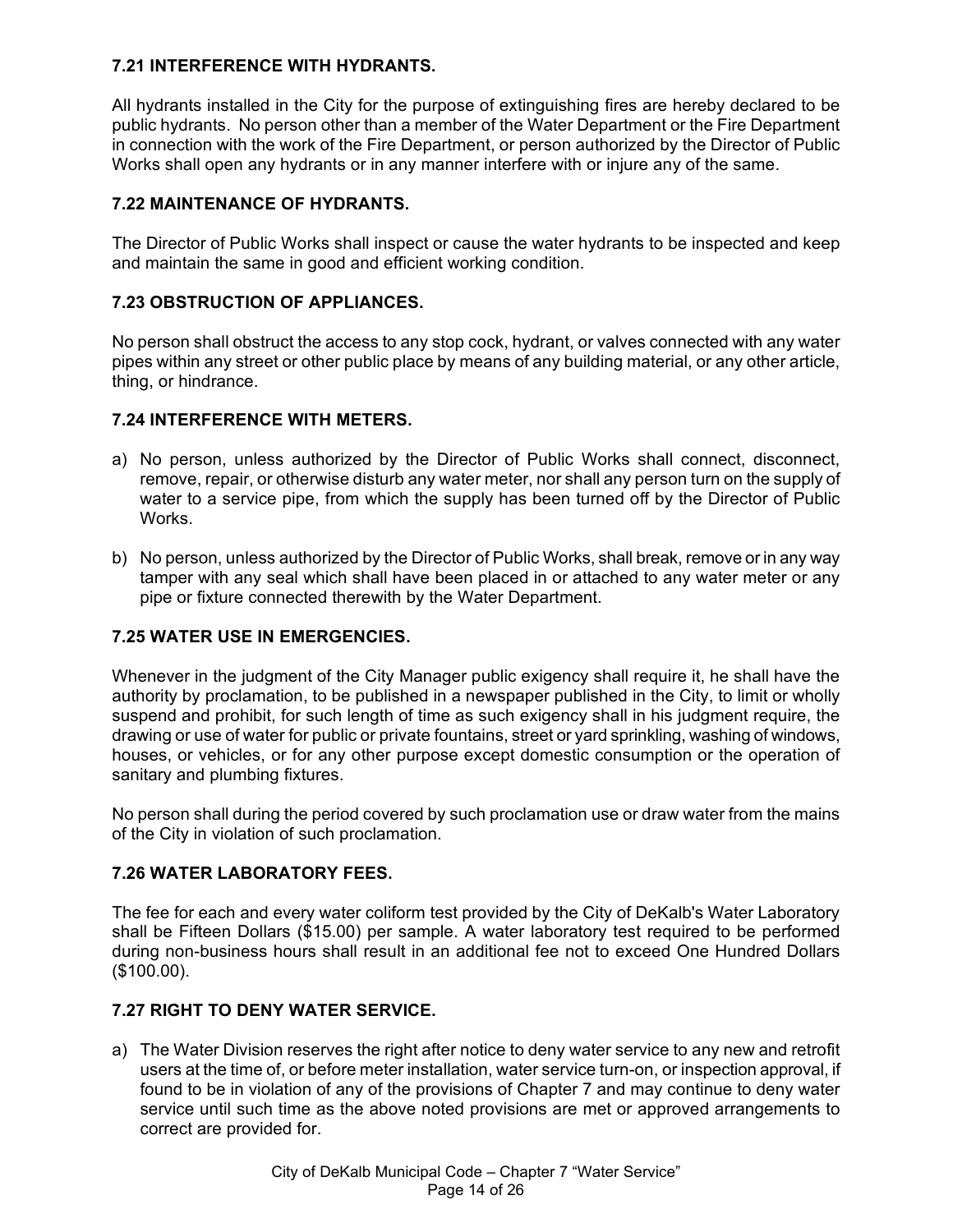- b) The Water Division, after due process as defined below, reserves the right to deny water service to any existing water user if found to be in violation of any of the provisions of this Chapter 7 and may, until such time that the violation is corrected and the above noted provisions are met or approved arrangements to correct are provided for.
- c) Due process shall be deemed to have been met when the following procedure has been exercised and fully executed.
	- 1. Whenever it is determined by the Water Division that any customer is in violation of any of the above noted subsections and such violation has existed for a period of seven (7) calendar days following said initial verbal or written notice of violation, and no corrective action has been taken, the Director, or his designee, shall send a written notice of such violation and discontinuance of service by certified mail to the customer at his billing address. In case of rental properties, a notice shall be provided to both the user and the registered owner at their last known mailing address. The notice of violation and discontinuance of service shall state the violation(s) and the recommended correction as well as the procedure applicable to correcting and resolving the violation(s). Said notice of violation and discontinuance of service shall contain a maximum time of fifteen (15) calendar days from date of written notice to correct the violation or to make an approved arrangement with the Director, or his designee, for an orderly and acceptable correction of the violation(s).
	- 2. Any customer who fails to respond to the notice of violation and discontinuation of service within the above noted period, either by correcting the violation or arranging for an approved agreement with the Director, or his designee, shall be given a final written notice, by certified mail, of violation and pending water service discontinuance. Said notice shall be effective for water discontinuance within seven (7) calendar days from date of written final notice.
	- 3. Any customer whose water service is discontinued pursuant to the above paragraph may have the service restored by either correcting said violation or posting an approved cash bond in an amount of 150% of the approved estimated cost to correct the violation within ten (10) calendar days from the date of acceptance by the Director, or his designee, of the cash bond, and receipt of payment of a double "turn-on" fee as set forth in Section 7.17 herein, in addition to and in accompaniment of the bond.

### **7.28 CROSS CONNECTION CONTROL.**

- a) If, in accordance with the Illinois Plumbing Code or in the judgment of the Director, an approved backflow prevention device is necessary for the safety of the public water supply system, the Director shall give notice to the water customer to install such an approved device. The water customer shall, at his own expense, install such an approved device at a location and in a manner in accordance with the Illinois Plumbing Code and all applicable local regulations, and shall have annual inspections and tests made of such approved devices as required by the Illinois Plumbing Code and local regulations.
	- 1. No person, firm or corporation shall establish or permit to be established or maintain any connection whereby a private, auxiliary, or emergency water supply other than the regular public water supply of the City of DeKalb, may enter the supply or distribution system of said City, unless such private, auxiliary, or emergency water supply and the method of connection and use of such supply shall have been approved by the Director and the Illinois Environmental Protection Agency.
	- 2. It shall be the duty of the Director to cause surveys and inspections to be made of industrial and other properties served by the public water supply to determine whether actual or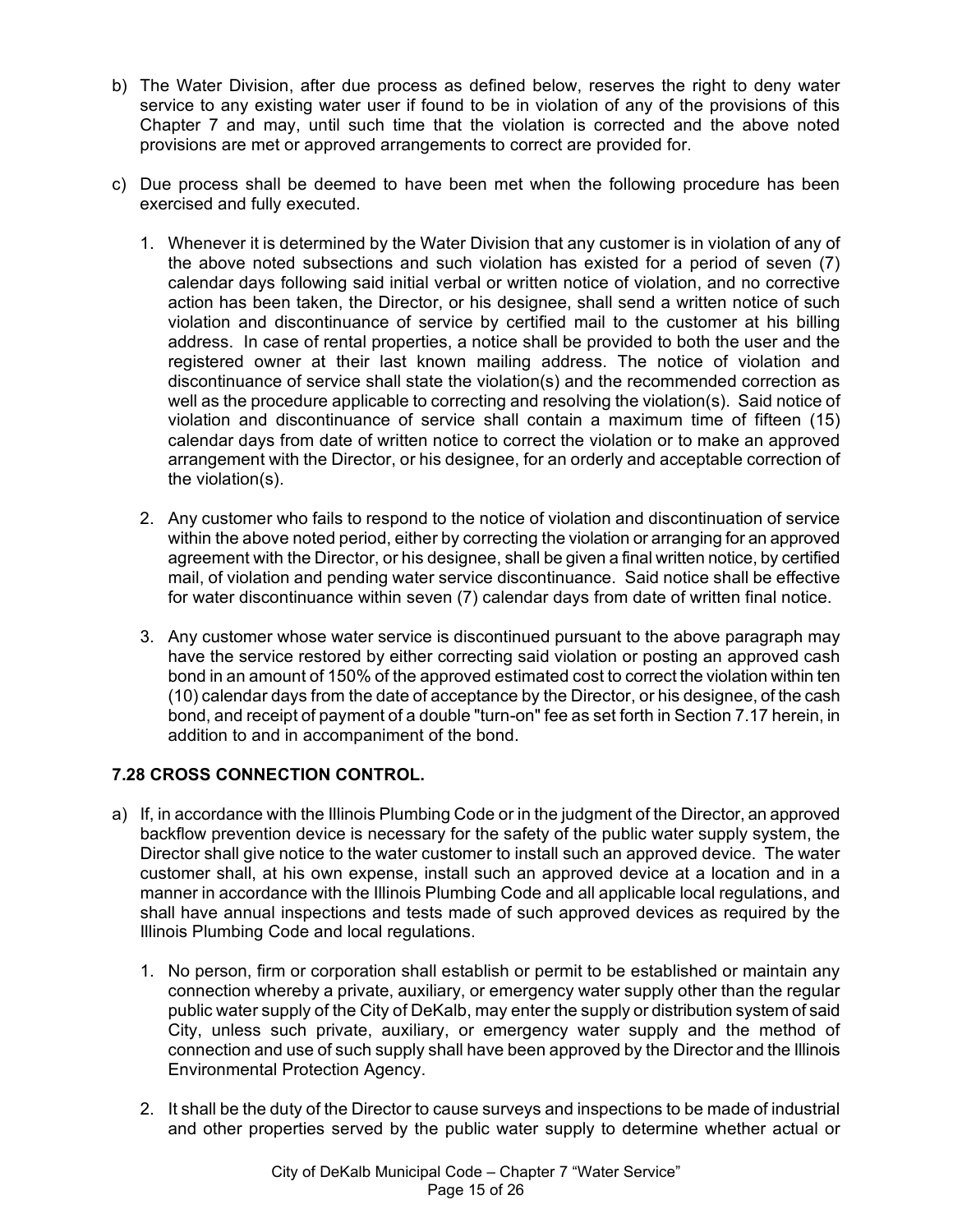potential hazards to the public water supply may exist. Such surveys and inspections shall be made a matter of public record and shall be conducted at least every two (2) years, or as often as the Director shall deem necessary. Records of such surveys shall be maintained and available for review for a period of not less than five (5) years.

- 3. The approved cross connection control device inspector shall have the right to enter at any reasonable time any property served by a connection to the public water supply or distribution system of the City of DeKalb for the purpose of verifying the presence or absence of cross connections, and that the Director shall have the right to enter at any reasonable time, any property served by a connection to the public water supply or distribution system of the City of DeKalb for the purpose of verifying information submitted by the customer regarding the required cross connection control inspection. On demand, the owner, lessees, or occupants of any property so served shall furnish to the Director any information which he may request regarding the piping system or systems or water use on such property. The refusal to provide such information, when requested, shall be deemed evidence of the presence of improper connections as provided in this ordinance.
- 4. The Director of Public Works of the City of DeKalb is hereby authorized and directed to discontinue, after notice to the occupant thereof, the water service to any property wherein any connection exists in violation of the provisions of this ordinance, and to take such other precautionary measures as he may deem necessary to eliminate any danger of contamination of the public water supply distribution mains.
- b) Definitions. The following definitions shall apply in the interpretation and enforcement of these regulations:

"Agency" means Illinois Environmental Protection Agency.

"Approved" means backflow prevention devices or methods of installation approved by the City of DeKalb based on the Research Foundation for Cross Connection Control of the University of Southern California, American Water Works Association, American National Standards Institute, American Society of Sanitary Engineers or certified by the National Sanitation Foundation.

"Auxiliary Water Systems" means a source of water outside the city's public water supply system. No connection to the city's public water supply system shall be made with any other water system without the approval of the Director or his designee.

"Backflow" means the flow of water or other liquids, mixtures, or substances into the distribution pipes of a potable water system from any source other than the intended source of the potable water supply.

"Backflow Prevention Device" means any device, method or type of construction intended to prevent backflow into a potable water system. All devices used for backflow prevention in Illinois must meet the standards of the Illinois Plumbing Code and the Illinois Environmental Protection Agency.

"Consumer" or "Customer" means the owner, official custodian, or person in control of any premises supplied by or in any manner connected to a public water system.

"Consumer's or Customer's Water System" means any water system serving the premise, commencing at the point of connection with the city's watermain as stated in Section 7.11 of this Chapter.

"Contamination" means the introduction into water of microorganisms, chemicals, wastes or wastewater in a concentration that makes water unfit for its intended use.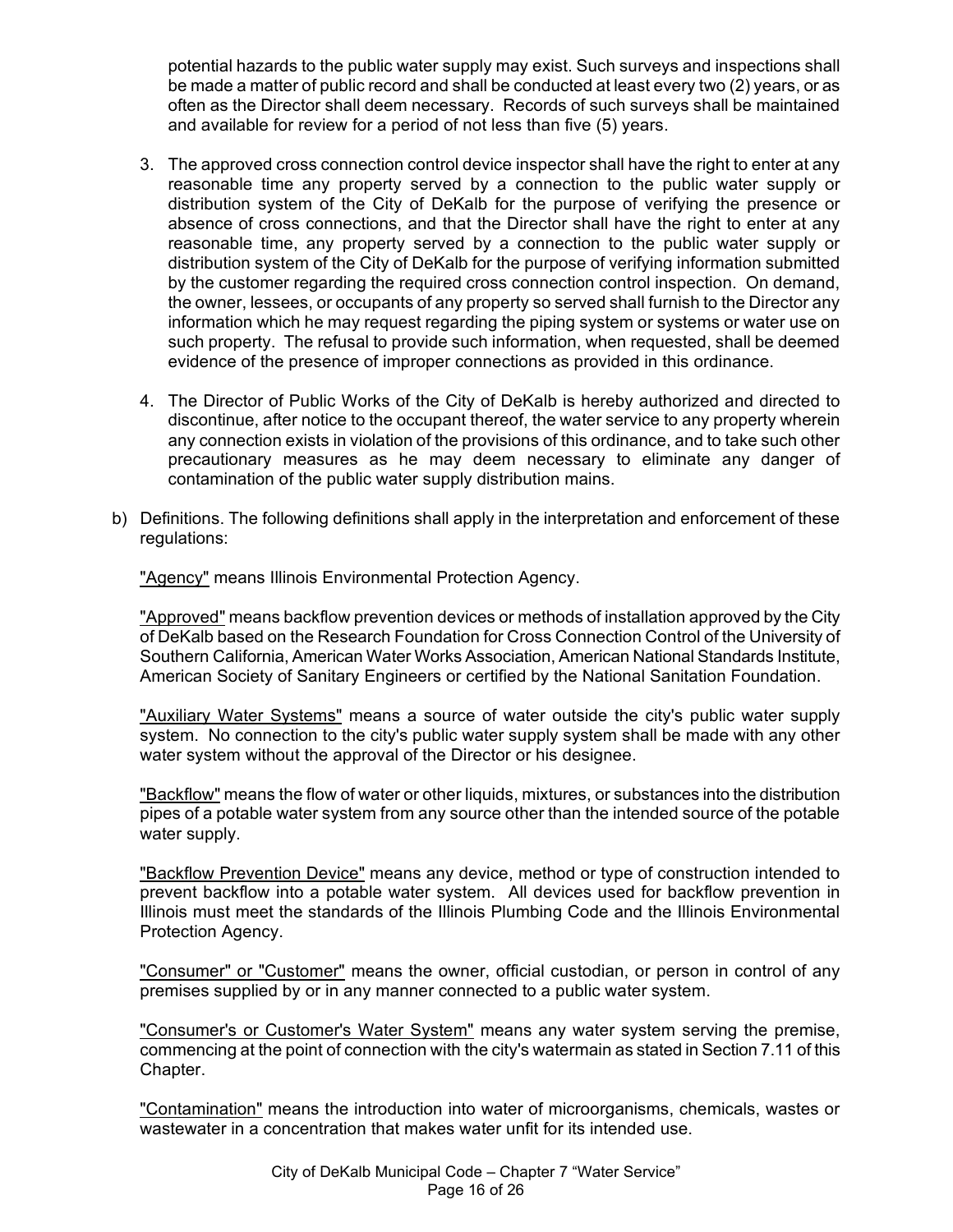"CCDI" (Cross connection Control Device Inspector) means a person who is a licensed plumber in the State of Illinois and has successfully completed both written and performance examinations administered by the IEPA.

"Double Check Valve Assembly" means an assembly composed of single, independently acting check valves, including tight shutoff valves located at each end of the assembly and suitable connections for testing the watertightness of each check valve.

"Double Check Valve Assembly with Detector Check" means an assembly which measures water usage for urban fire safety systems.

"Fixed Air Gap" means the unobstructed vertical distance through the free atmosphere between the water discharge point and the flood level rim of the receptacle.

"Health Hazard" means any condition, device or practice in a water system or its operation resulting from a real or potential danger to the health of the user that could be expected to result in death or significant reduction in the quality of life.

"Inspection" means a plumbing inspection to examine all materials, fixtures, piping and appurtenances, appliances, and installations of a plumbing system for compliance with requirements of the Illinois Plumbing Code, 77 Ill Adm. Code 890.

"Local Authority" means Mayor and City Council of the City of DeKalb.

"Non-potable Water" means water not safe for drinking, personal or culinary use as determined by the requirements of 35 Illinois Administration Code 604.

"Plumbing" means the actual installation, repair, maintenance, alteration, or extension of a plumbing system by any person. Plumbing includes all piping, fixtures, appurtenances, and appliances for a supply of water for all purposes, including without limitation lawn sprinkler systems, from the source of a private water supply on the premises or from the main in the street, alley or at the curb to, within and about any building where a person(s) lives, works or assembles. Plumbing includes all piping, from discharge of pumping units to and including pressure tanks in water supply systems. Plumbing includes all piping fixtures, appurtenances and appliances for a building drain and a sanitary drainage and related ventilation system of any building(s) where person(s) live, work or assemble from the point of connection of such building drain to the building sewer or private sewage disposal system five feet beyond the foundation walls.

"Pollution" means the presence of any foreign substance (organic, inorganic, radiological or biological) in water that tends to degrade its quality so as to constitute a hazard or impair the usefulness of the water for human consumption.

"Potable Water" means water which meets the requirement of 35 Ill Adm. Code 604 for drinking or any other domestic purpose.

"Potential Cross connection" means a fixture or appurtenance with threaded hose connection, tapered spout or other connection which would facilitate extension of the water supply beyond its legal termination point.

"Process fluid(s)" means any fluid or solution which may be chemically or otherwise contaminated or polluted in a form or concentration such as to constitute a health, pollution or system hazard it introduced into the public or a consumer's potable water system. This includes, but is not limited to: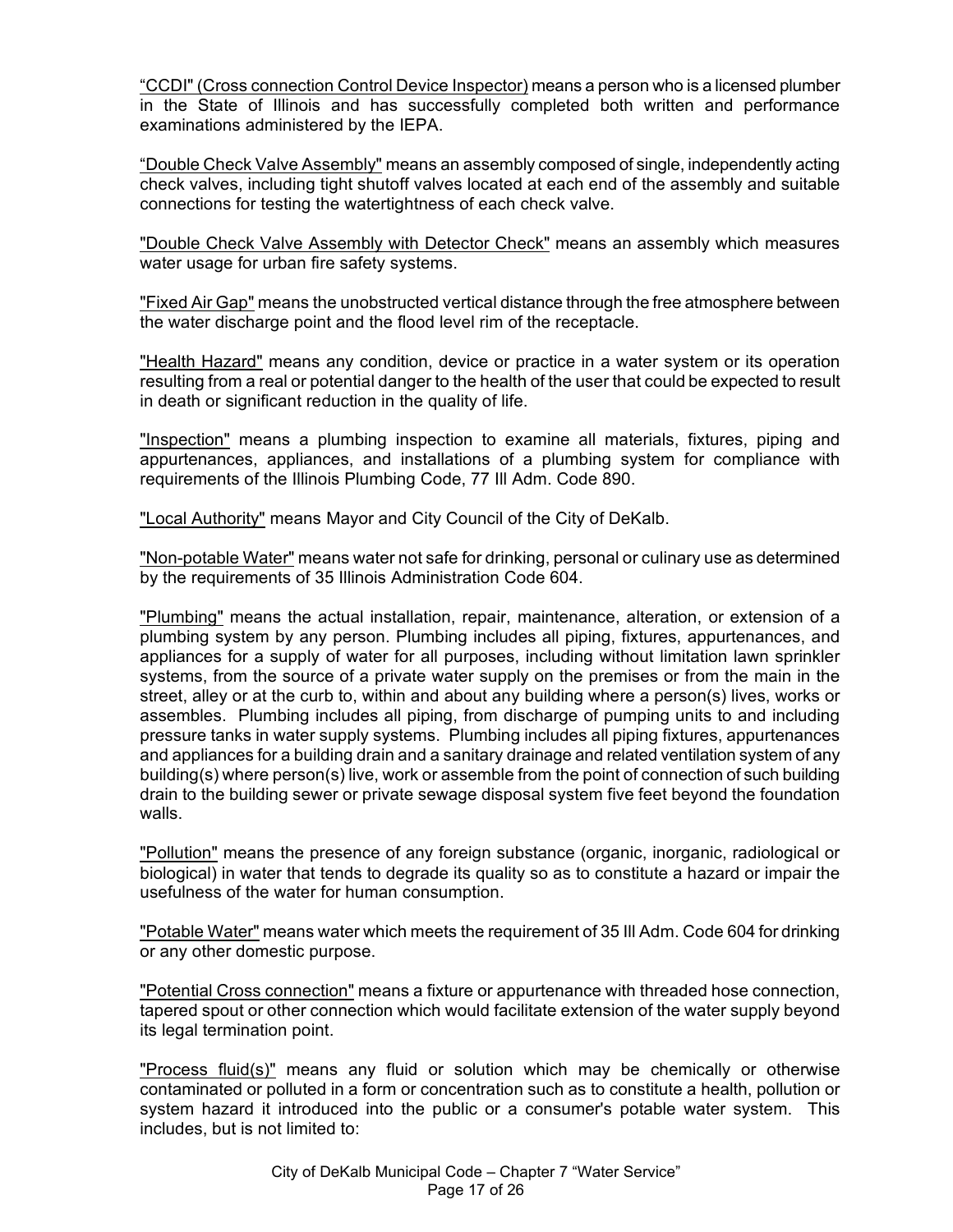- 1. polluted or contaminated waters
- 2. process waters
- 3. used waters originating from the public water supply system which may have deteriorated in sanitary quality
- 4. cooling waters
- 5. questionable or contaminated natural waters taken from wells, lakes, streams, or irrigation systems
- 6. chemicals in solution or suspension
- 7. oils, gases, acids, alkalis and other liquid and gaseous fluids used in industrial or other processes or for fire fighting purposes

"Public Water Supply System" means all mains, pipes and structures owned and/or maintained by the City of DeKalb through which water is obtained and distributed to the public, including wells and well structure, pumping stations, treatment plants, reservoirs, storage tanks and appurtenances, collectively or severally, actually used or intended for use for the purpose of furnishing potable water.

"Reasonable Notice" is the time interval whereby the Director, in the exercise of good practice, finds it acceptable to order a water consumer to correct an unprotected cross connection and/or any violation of contamination. Such notice shall be pursuant to Section 7.27 of this Chapter.

"Reduced Pressure Zone Principal Backflow Prevention Device" (RPZ) means a device containing a minimum of two independently acting check valves, together with an automatically operated pressure differential relief valve located between the two check valves. During normal flow and at the cessation of normal flow, the pressure between these two checks shall be less than the supply pressure. In case of leakage of either check valve, the differential relief valve, by discharging to the atmosphere, shall operate to maintain the pressure between the check valves at less than the supply pressure. The unit must include tightly closing shutoff valves located at each end of the device, and each device shall be fitted with properly located test cocks.

"Service Connection" means the physical connection to the watermain including all fittings and appurtenances through which water is supplied to the consumer.

"Survey" means the collection of information pertaining to a customer's piping system regarding the location of all connections to the public water supply system and must include the location, type and most recent inspection and testing date of all cross-connection control devices and methods located within that customer's piping system. The survey shall be completed on a form supplied by the City of DeKalb.

- c) Cross Connection Control, General Policy. The purpose of these rules and regulations is:
	- 1. To protect the public water supply system from contamination or pollution by isolating from the customer's water system, contaminants or pollutants which could backflow through the service connection into the public water supply system.
	- 2. To promote the elimination or control of existing cross connections, actual or potential, between the public or consumer's potable water system and non-potable water systems,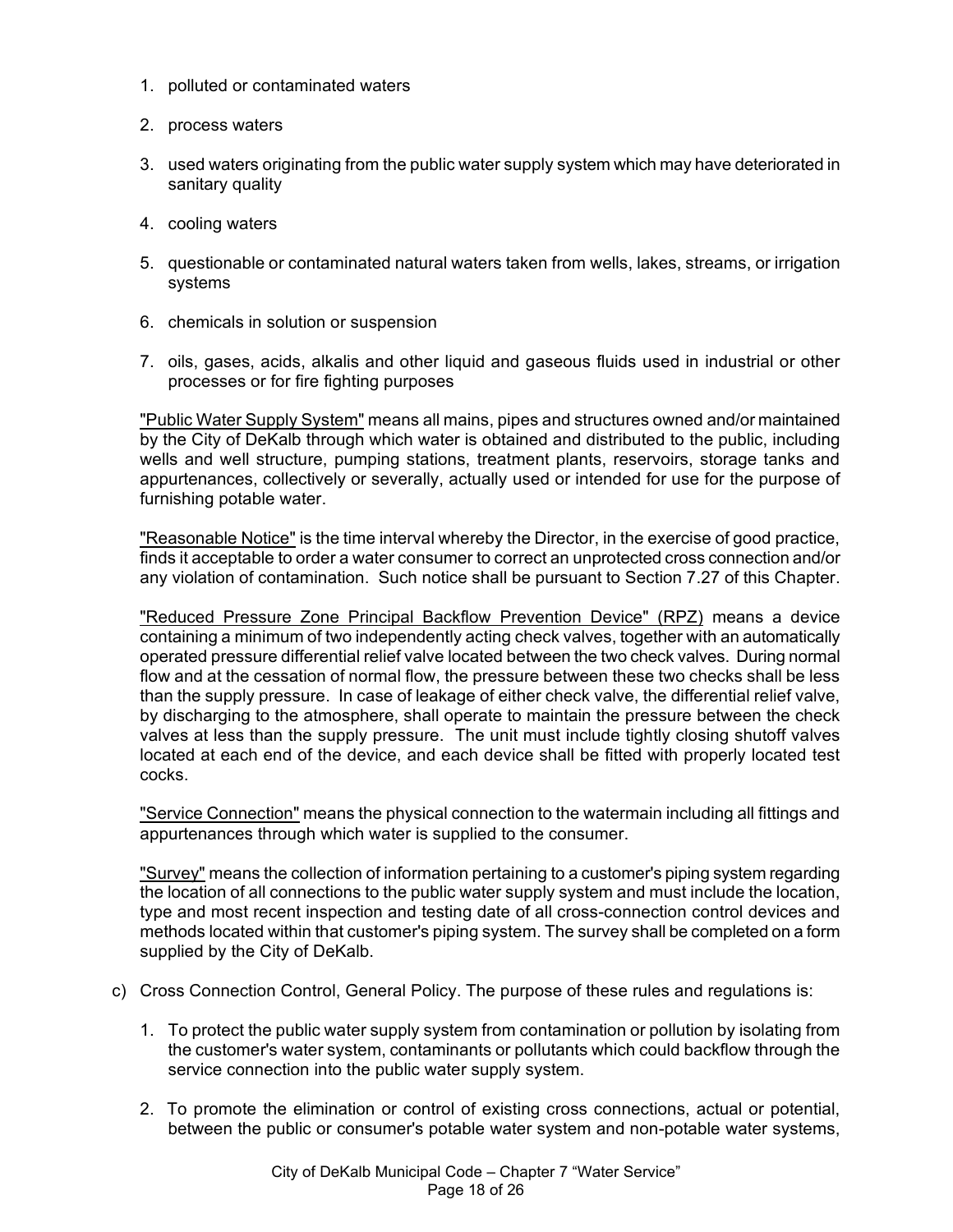plumbing fixtures and sources or systems containing substances of unknown or questionable quality.

- 3. To provide for the maintenance of a continuing program of cross connection control which will prevent the contamination or pollution of the public and consumer's potable water systems.
- d) Application. These rules and regulations shall apply to all premises served by the Public water supply system of the City of DeKalb.
- e) Policy. The owner or official custodian shall be responsible for protection of the public water supply system from contamination due to backflow or back-siphonage of contaminants through the customer's water service connection. If, in the judgment of the Director, an approved backflow prevention device is necessary for the safety of the public water supply system, the Director shall give notice to the consumer to install such approved backflow prevention device at each service connection to the premises. The consumer, after due written notice and within the prescribed time indicated on the notice, shall install such approved device(s) at his own expense. Failure or refusal on the part of the consumer to install such device(s) within the time indicated on the notice, shall constitute grounds for discontinuing water service to the premises until such device(s) have been installed. The consumer shall retain records of installation, maintenance, testing and repair as required herein.
- f) Cross Connection Prohibited.
	- 1. Connections between the public water supply system and other systems or equipment containing water or other substances of unknown or questionable quality are prohibited except when and where approved cross connection control devices or methods are installed, tested, and maintained to insure proper operation on a continuing basis.
	- 2. No connection shall be permitted between the public water supply system and any other water supply not of equal or better bacteriological and chemical quality as determined by inspection and analysis by the Agency and/or the City of DeKalb.
	- 3. There shall be no arrangement or connection by which contamination may enter the public water supply system.
- g) Survey and Investigations.
	- 1. The consumer's premises shall be open at reasonable times to the certified cross connection control device inspector (CCDI) for the inspection of the presence or absence of cross connection within the consumer's premises and testing repair and maintenance of cross connection control devices within the consumer's premises.
	- 2. On request by the Director or his designee, the consumer shall furnish information regarding the piping system or systems for water use within the consumer's premises and cross connection inspection results. The consumer's premises shall be open at reasonable times to the Water Superintendent for the verification of information submitted by the consumer regarding the piping system or systems for water use and cross connection inspection results.
	- 3. It shall be the responsibility of the consumer to arrange a survey to be made on a set period of time not to exceed an annual survey of water use practices on the consumer's premise to determine whether there are actual or potential cross connections to the consumer's water system through which contamination or pollution could backflow into the consumer's or the public potable water system. All cross-connection control or other plumbing inspections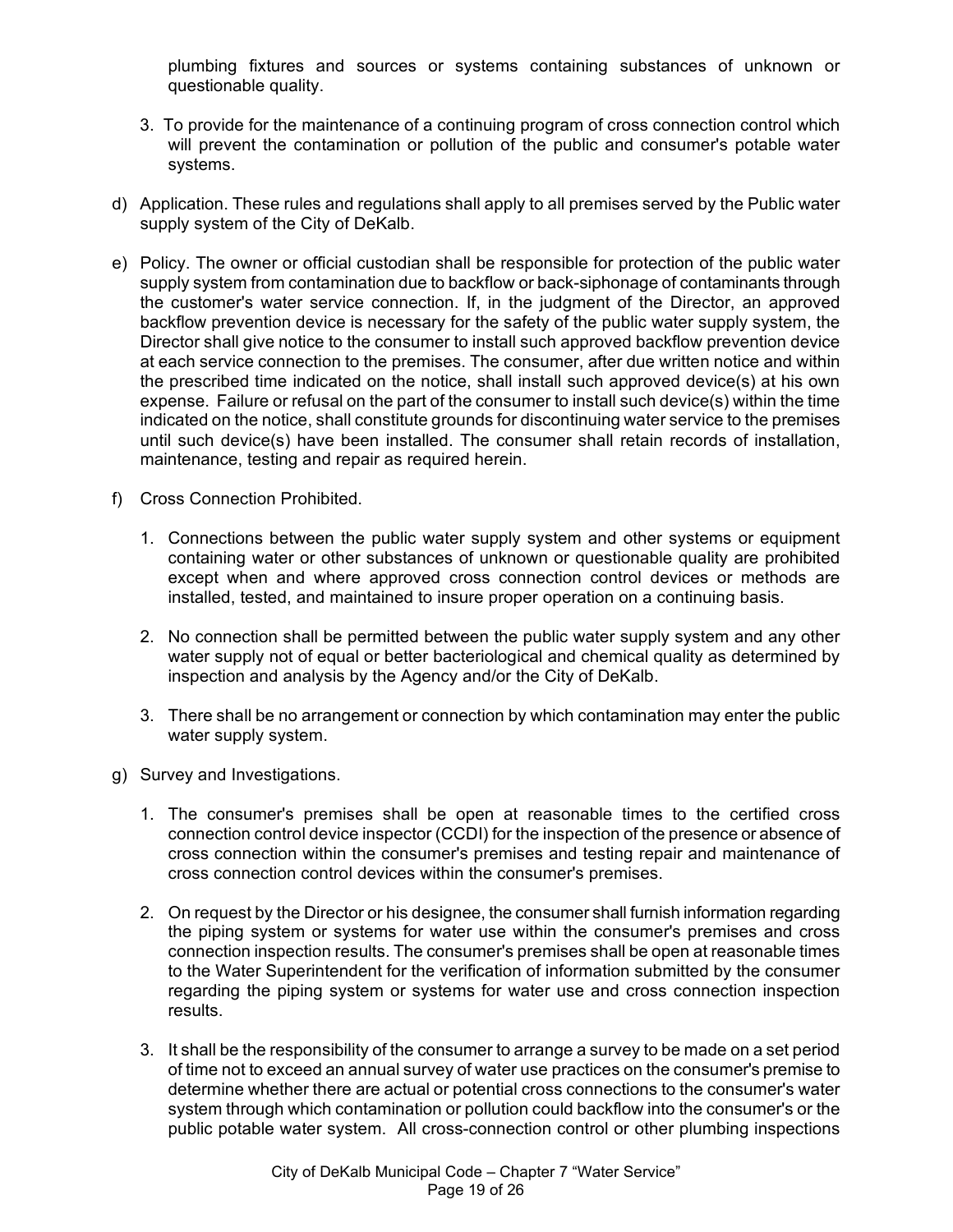must be conducted in accordance with Illinois Revised Statutes, 1987, Chapter 111, Paragraph 1193 (l), and as amended from time to time.

- 4. It is the responsibility and financial obligation of the consumer to prevent backflow into the public water supply system by ensuring that:
	- (a) All cross connections are removed or approved cross connection control devices are installed for control of backflow and back-siphonage.
	- (b) Cross connection control devices shall be installed in accordance with the manufacturer's instructions.
	- (c) Cross connection control devices shall be inspected at least annually by a person approved by the Agency as a cross connection control device inspector (CCDI). The inspection of mechanical devices shall include physical testing in accordance with the manufacturer's instructions on an annual basis.
- h) Testing and Records.
	- 1. Each device shall be tested at least annually by a certified CCDI or more frequently if recommended by the manufacturer or Director.
	- 2. Original records submitted to the Director shall be available for inspection by Agency personnel in accordance with Illinois Revised Statutes, 1987, Chapter 111-1/2, Paragraph 1004 (e). These original records shall be maintained by the City of DeKalb.
	- 3. Each device shall have a tag attached listing the date of the most recent test, name of CCDI and type and date of repairs.
	- 4. A maintenance log shall be maintained and include:
		- (a) date of each test;
		- (b) name and approval number of person performing the inspection or test;
		- (c) test results/inspection;
		- (d) repairs or servicing required;
		- (e) repairs and date completed; and,
		- (f) services performed and dated complete.
- I) Confidential Information.
	- 1. Water consumers that file reports with the City may request that portions of a report which may disclose trade secrets or proprietary processes shall not be made available for inspection by the public. Confidential portions shall be made available upon written request to the government agencies for uses related to this Chapter. Portions of a report shall be available for use by the state or any state agency in judicial review or enforcement proceedings involving the water consumer furnishing the report.
	- 2. Any information accepted as confidential shall not be transmitted to the general public until and unless written notification is given to the consumer. It shall be the responsibility of the consumer to prove confidentiality to the City by timely presenting the basis for such a claim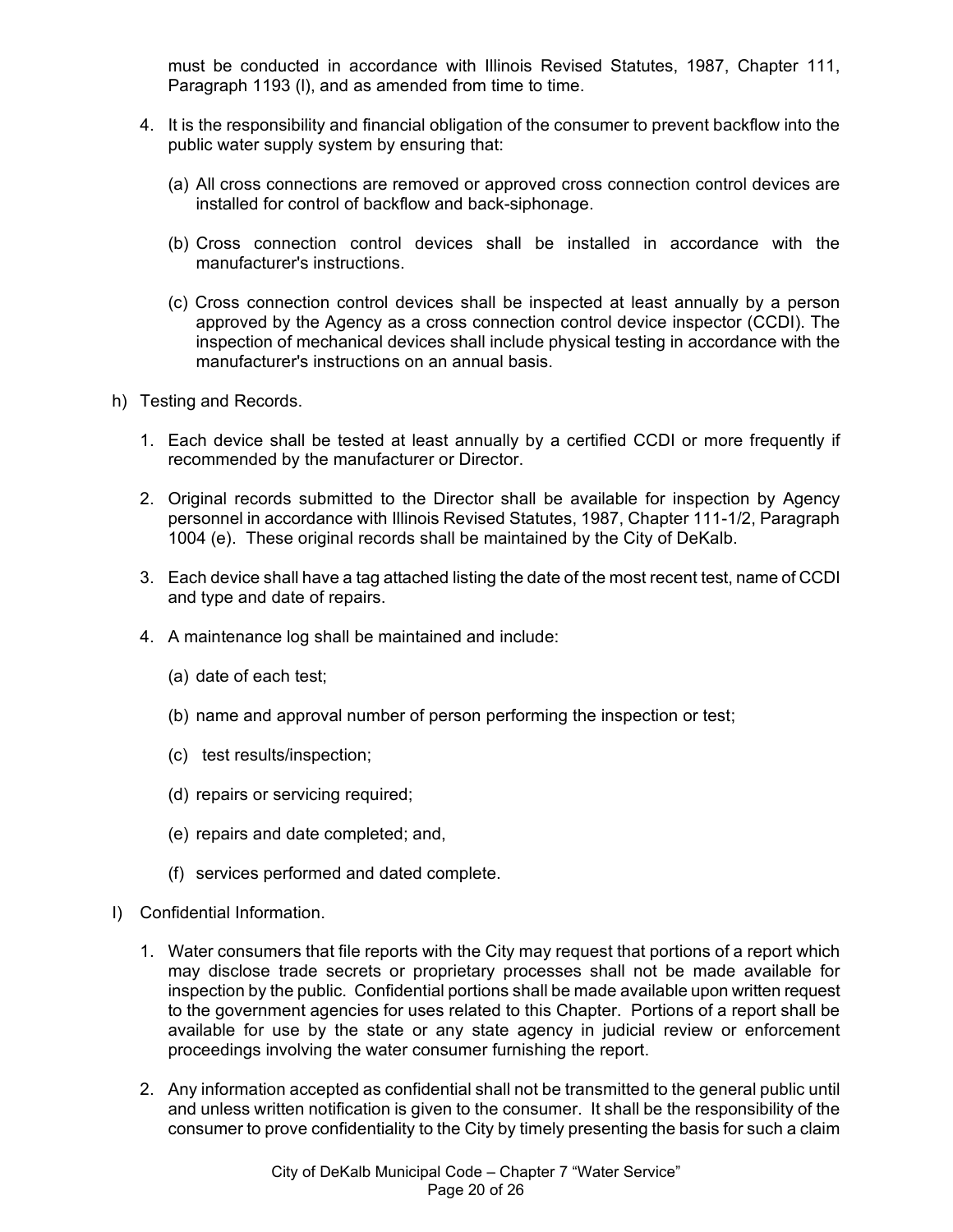of confidentiality. The City shall not be required to make data available to the public except in accordance with the DeKalb Municipal Code and the Illinois Freedom of Information Act, Illinois Revised Statutes, Ch. 116, Section 201 et seq. (1987).

- 3. Nothing herein shall be construed to limit or restrict any consumer from exercising any right it may have to object to any request by the City for confidential information from such user.
- j) Where Protection is Required.
	- 1. An approved backflow prevention device shall be installed on each water service line to a consumer's water system, when in the judgment of the Director, actual or potential hazards to the public water supply system may exist.
	- 2. An approved backflow prevention device shall be installed on each water service line to a consumer's water system where the following conditions exist:
		- (a) Premises having an auxiliary water system unless such auxiliary water system is accepted as an additional source by the Director and the source is approved by the Agency and Local Authority.
		- (b) Premises where any substance(s) exist which can create an actual or potential hazard to the public water supply system.
		- (c) Premises having internal cross connections that, in the judgment of the Director are not correctable or intricate plumbing arrangements which make it impractical to determine whether or not cross connections exist.
		- (d) Premises where, because of security requirement or other prohibitions or restrictions, it is impossible or impractical to make a complete cross connections survey.
		- (e) Premises having a repeated history of cross connections being established or reestablished.
	- 3. An approved backflow prevention device shall be installed on each water line to a consumer's water system serving but not necessarily limited to, the following types of facilities unless the Director determines that no actual or potential hazard to the public water supply system exist:
		- (a) Hospital, mortuaries, clinics, nursing homes
		- (b) Laboratories
		- (c) Sewage treatment plants, sewage pumping stations or storm water pumping stations
		- (d) Food or beverage processing plants
		- (e) Fertilizer/Chemical plants
		- (f) Metal plating industries
		- (g) Petroleum processing or storage plants
		- (h) Radioactive material processing plants or nuclear facilities
		- (i) Car washes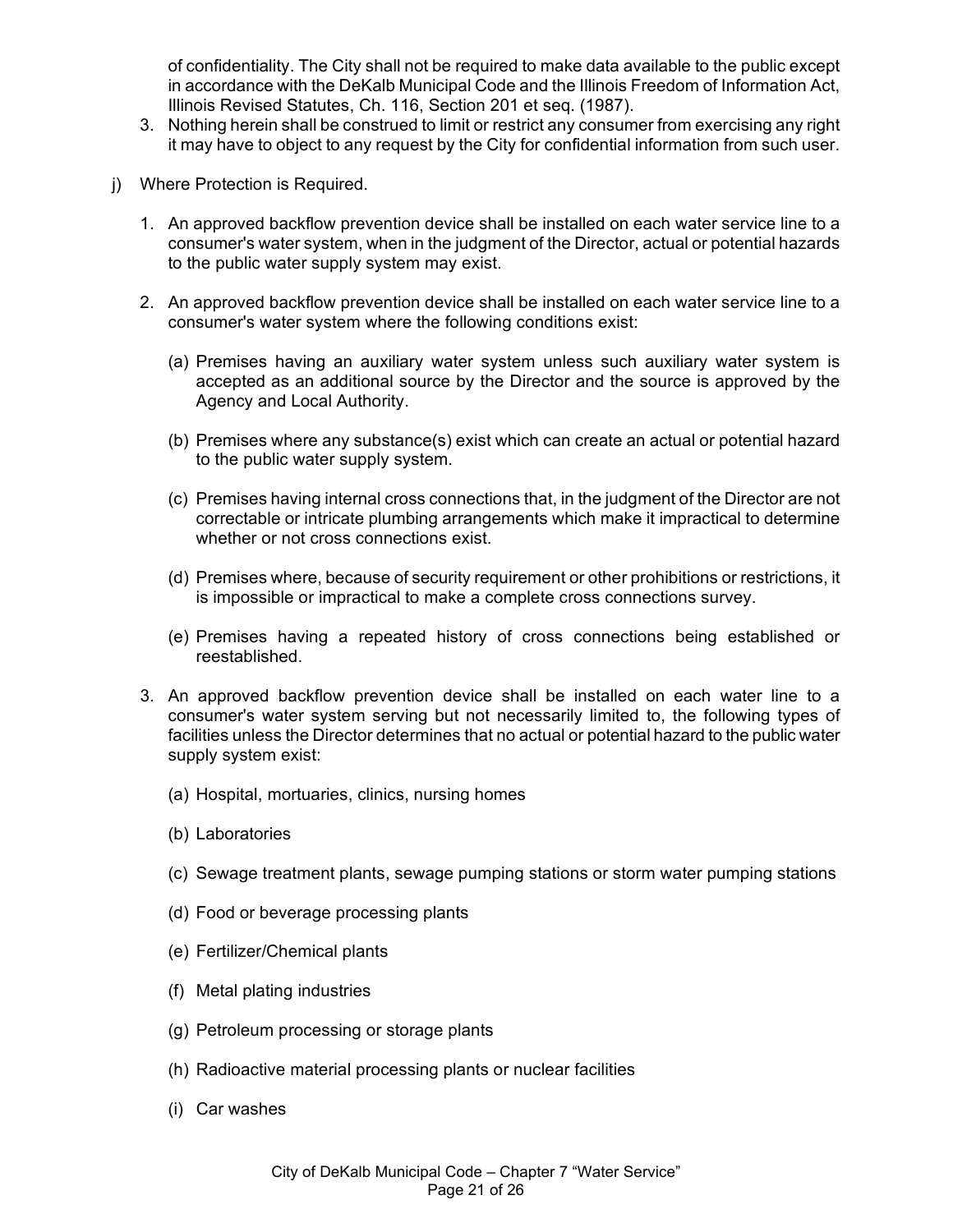- (j) Lawn sprinkler systems
- (k) Type of Protection Required.
	- 1. The type of protection required shall depend on the degree of hazard which exists as follows:
		- a) An approved fixed air gap shall be installed where the public water supply system may be contaminated causing a severe health hazard.
		- b) An approved fixed air gap or an approved reduced pressure zone principal backflow prevention device shall be installed where the public water supply system may be contaminated causing a system or health hazard.
		- c) An approve fixed proper air gap separation or an approved reduced pressure zone principal backflow prevention device shall be installed where the public water supply system may be polluted with substances that could cause a pollution hazard dangerous to health.
	- 2. The type of protection required under Section 7.11 of these regulations shall be an approved fixed proper air gap separation or an approved reduced pressure principal backflow prevention device.
	- 3. Where a public water supply or an auxiliary water supply is used for a fire protection system, reduced pressure principal backflow preventers shall be installed between the fire sprinkler systems connected to the public water supply system when:
		- a) the sprinkler system contains antifreeze and/or chemical additives.
		- b) water may be pumped into the system from another source and/or non-potable water supply or can be connected to the sprinkler system.
- l) Backflow Prevention Devices. All backflow prevention devices, methods, installation, and maintenance required by these rules and regulations shall be approved by the Director.
	- 1. Approval shall be based on the Research Foundation for Cross Connection Control of the University of Southern California, American Water Works Association, American Society of Sanitary Engineering or American National Standards Institute or certified by the American National Standards Institute or certified by the National Sanitation Foundation to be in compliance with applicable industry specifications. A manufacturer's maintenance manual shall be available on-site.
- m) Inspection and Maintenance.
	- 1. It shall be the duty of the consumer at premises on which backflow prevention devices required by these regulations are installed, to have inspection, tests, maintenance, and repair made in accordance with the following schedule or more often where inspections indicate a need or are specified in manufacturer's instructions.
		- (a) Fixed proper air gap separations shall be inspected at the time of installation and at least annually thereafter.
		- (b) Double check valve assemblies shall be inspected and tested for tightness at time of installation and at least annually thereafter and required service performed within fifteen (15) days.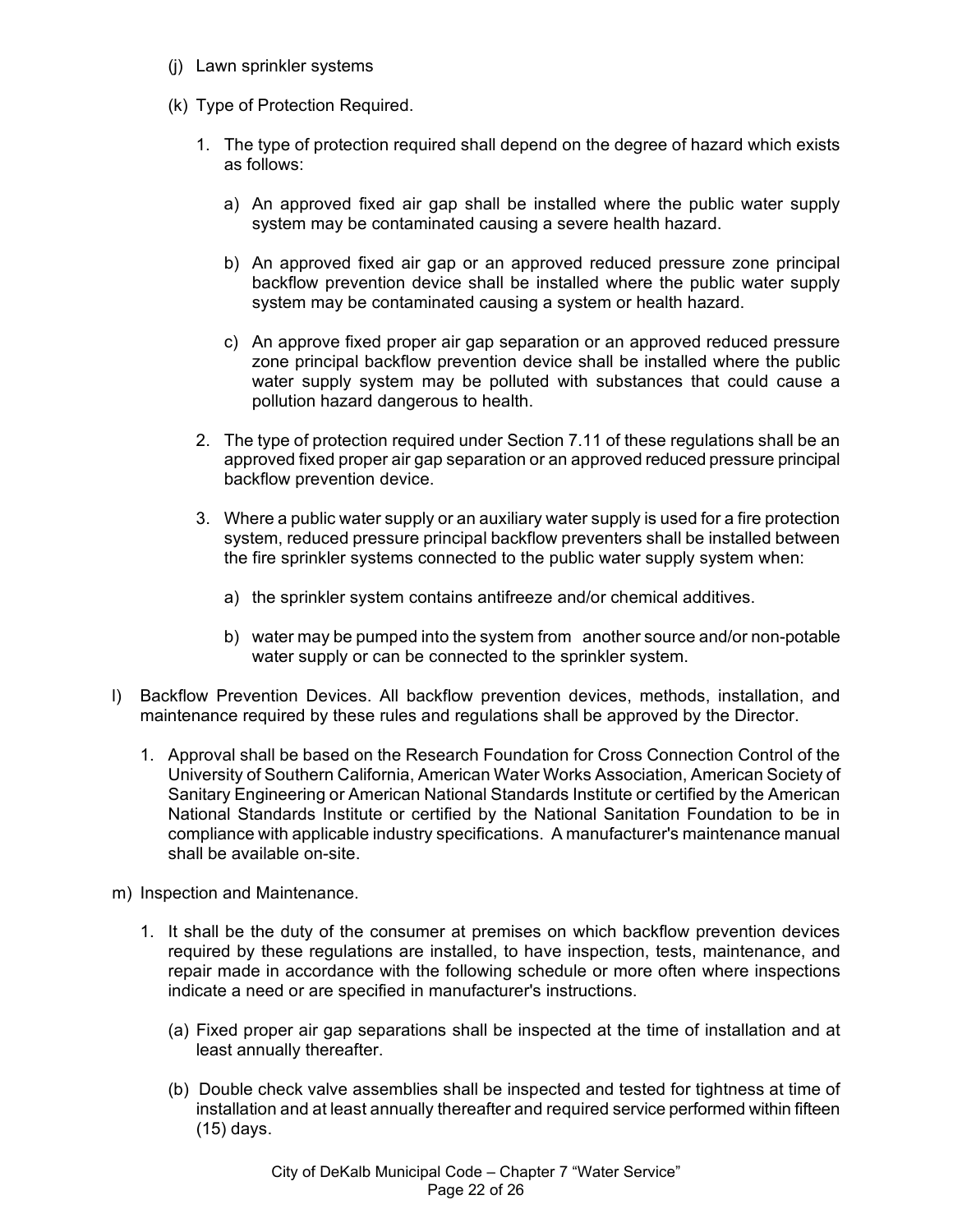- (c) Reduced pressure principal backflow prevention devices shall be tested at least annually or more frequently if recommended by the manufacturer.
- 2. Testing shall be performed by a person who has been approved by the Agency as competent to service the device. Proof of approval shall be in writing.
- 3. Each device shall have a tag attached including the information as required by this ordinance.
- 4. Whenever backflow prevention devices required by these regulations are found to be defective, they shall be repaired or replaced at the expense of the consumer within fifteen (15) days or as specified by the Director. Backflow prevention devices shall not be bypassed, made inoperative, removed, or otherwise made ineffective without written specific authorization by the Director.
- 5. Copies of all test results shall be forwarded to the Director at the time of each inspection as described above in this ordinance.
- n) Booster Pumps.
	- 1. Where a booster pump has been installed on the service line to or within any premises, such pump shall be equipped with a low-pressure cut-off device designed to shut off the booster pump when the pressure in the service line on the suction side of the pump drops to twenty (20) psi or less.
	- 2. It shall be the duty of the consumer to maintain the low-pressure cut-off device in proper working order and to certify to the Director at least once a year that the device is operable.
- o) Violations.
	- 1. The Director may deny or discontinue, after reasonable notice to the occupants thereof, the water service to any premises wherein any backflow prevention device required by these regulations is not installed, tested, maintained and repaired in a manner acceptable to the Director, or if it is found that the backflow prevention device has been removed or bypassed, or if an unprotected cross connection exists on the premises, or if a low pressure cut-off required by these regulations, is not installed or maintained in working order.
	- 2. Water service to such premises shall not be restored until the consumer has corrected or eliminated such conditions or defects in conformance with these regulations and to the satisfaction of the Director and the required reconnection fee of \$500.00 is paid.
- p) Corrective Actions.
	- 1. Nothing herein contained shall prevent the City of DeKalb from taking such other action as it deems necessary to prevent or remedy a violation of this Chapter.

# **7.30 EXTRATERRITORIAL WATER SERVICE.**

- a) Effective March 1, 1999, and thereafter, any customer owning unincorporated property that is contiguous to the corporate limits of the City of DeKalb and that is being served by the City of DeKalb's public water supply system shall promptly file an unconditional petition to annex to the City of DeKalb upon any of the following events:
	- 1. any change in the use of the property; or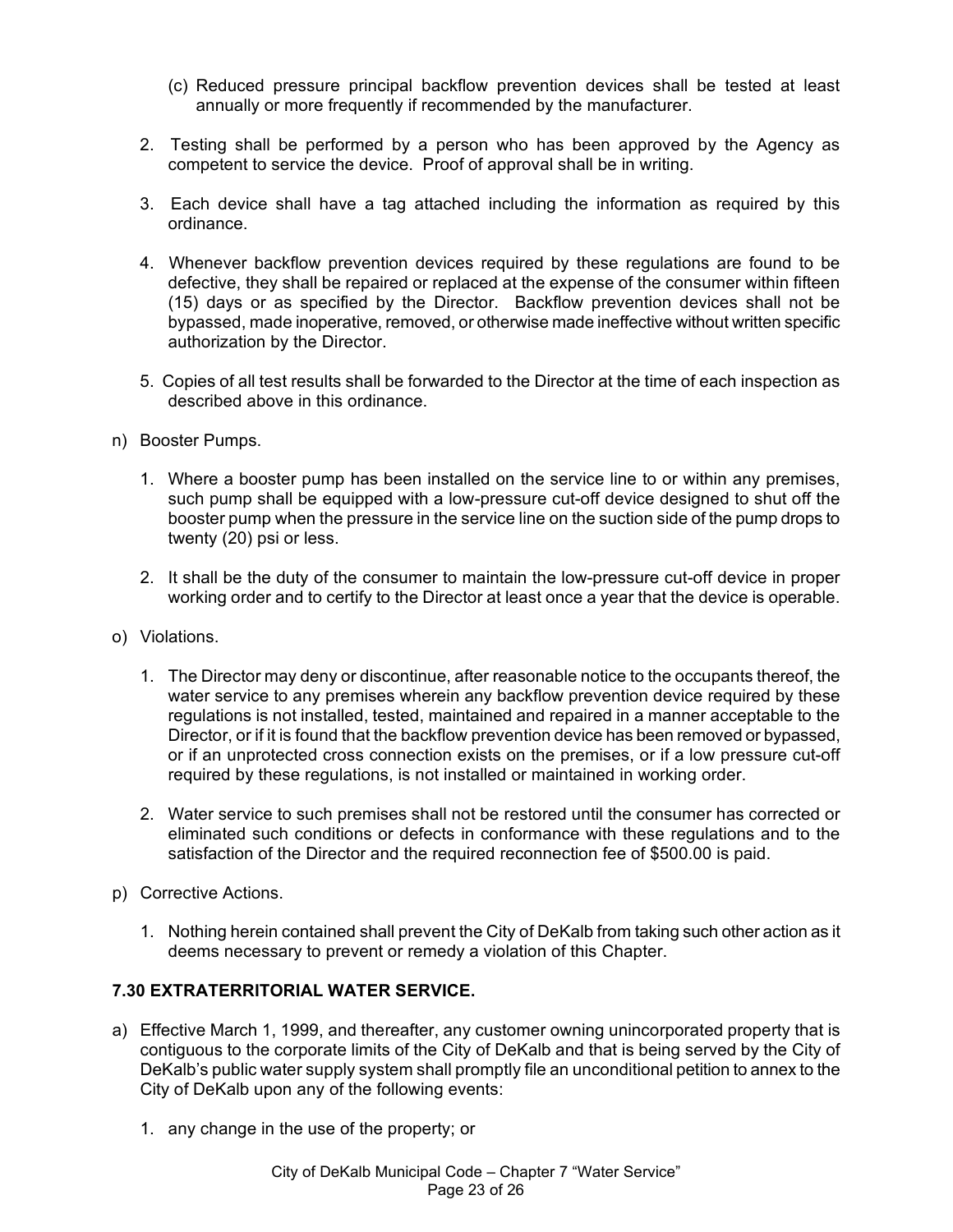- 2. any change in ownership of the property or assignment of interest in the property; or
- 3. the disconnection of water service to the property under 7.03-5 of this Chapter; or
- 4. if none of the events under paragraphs 1, 2 and 3 have occurred before August 31, 1999, then the property owner shall file an unconditional petition to annex to the City of DeKalb by no later than September 30, 1999.
- b) If a customer should fail to file such petition to annex to the City of DeKalb within thirty (30) days following the occurrence of any of the events described in paragraphs 1, 2, 3 or 4, the City of DeKalb shall send notice to such customer indicating that water service will be disconnected to the property thirty (30) days from the date of such notice. The water service will be disconnected on such date unless the owner has filed an unconditional petition to annex prior to the expiration of such thirty (30) day period of time.

# **7.31 DELETED.**

# **7.32 DELETED.**

# **7.40 PENALTY FOR VIOLATION.**

Any water consumer who has violated or failed to comply with any provision of this Chapter and the rules and regulations hereunder, shall be fined not less than One Hundred Dollars (\$100.00) or more than Five Hundred Dollars (\$500.00). Each day a penalty is permitted to exist shall constitute a separate offense. In addition to the penalties provided herein, the City may recover reasonable attorney's fees, court costs, court reporter fees and other expenses of litigation by appropriate suit at law against the person found to have violated this Chapter or the rules and regulations and permits issued hereunder.

### **7.41 ACCESS TO RECORDS.**

The IEPA or its authorized representative shall have access to any books, documents, papers and records of the City of DeKalb which are applicable to the City of DeKalb system of user charges for the purposes of making audit, examination, excerpts and transcriptions thereof to ensure compliance with the terms of the Loan Agreement and Rules or any State Loan.

### **7.42 DEFINITIONS**

Unless the context specifically indicates otherwise, the meaning of terms used in this Ordinance shall be as follows:

#### **Federal Government**

"Federal Act" means the Federal 1996 Sale Drinking Water Acts Amendments" Administrator" means the Administrator for the U.S. Environmental Protection Agency. **State Government**

"State Act" means the Illinois Anti-Pollution Bond Act of 1970.

"Director" means the Director of the Illinois Environmental Protection Agency.

"State Loan" shall mean the State of Illinois participation in the financing of the construction of water works as provided for by the Illinois Anti-Pollution Bond Act and for making such loans as filed with the Secretary of State of the State of Illinois.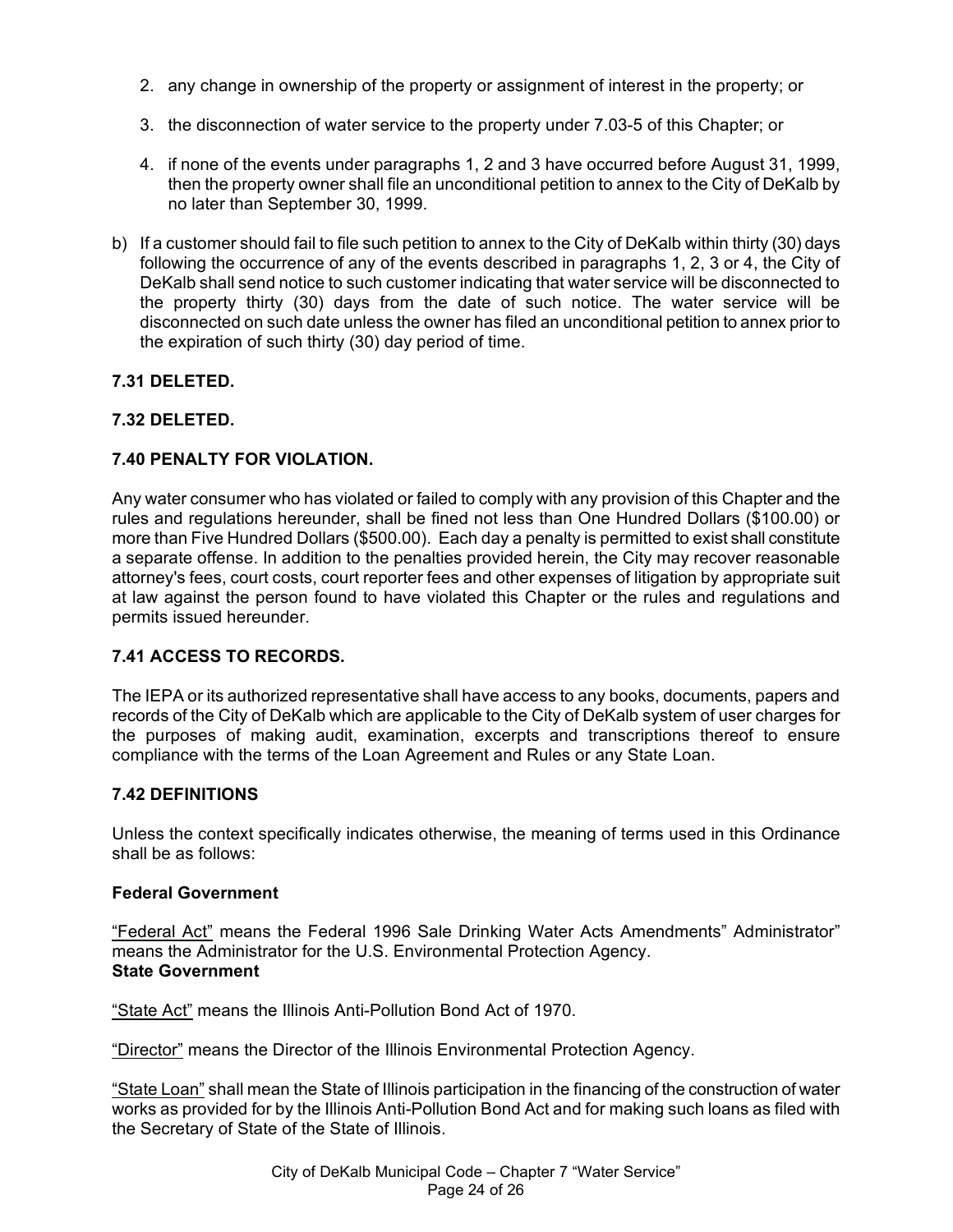### **Local Government**

"Ordinance" means this ordinance.

"The City of DeKalb" means the City of DeKalb, Illinois.

"Approving Authority" means the Administrative Services Director of the City of DeKalb.

#### **Person**

This shall mean any and all persons, natural or artificial, including any individual, firm, company, municipal, or private corporation, association, society, institution, enterprise, governmental agency or other entity.

### **Clarification of Word Usage**

"Shall" is mandatory; "may" is permissible.

### **Water and Its Characteristics:**

"ppm" shall mean parts per million by weight.

"Milligrams per Liter" shall mean a unit of the concentration of water constituent. It is 0.001 g of the constituent in 1,000 ml of water. It has replaced the unit formerly used commonly, parts per million, to which it is approximately equivalent, in reporting the results of water analysis.

"pH" shall mean the logarithm (base 10) of the reciprocal of the hydrogenion concentration expressed by the procedures outlined in the IEPA Division of Laboratories Manual of Laboratory Methods.

"Curb Cock" shall mean a shutoff valve attached to a water service pipe from a water main to a building installed near the curb, which may be operated by a valve key to start or stop flow in the water-supply lines of a building. Also called a curb stop.

"Easement" shall mean an acquired legal right for the specific use of land owned by others.

"Service Box" shall mean a valve box used with corporation or burb cock.

### **Types of Charges**

"Water Service Charge" shall be the charge per quarter or month levied on all users of the Water Facilities. The service charge shall be computed as outlined in Section 7.18 and shall consists of the total of the Basic User Charge and the Local Capital Cost if applicable.

"User Charge" shall mean the basic assessment levied on all users of the public water system.

"Debt Service Charge" shall be the amount to be repaid each billing period for payment of principal, interest, and coverage of loan or bonds outstanding.

"Capital Improvement Charge" shall mean a charge levied on users to improve, extend or reconstruct the water works.